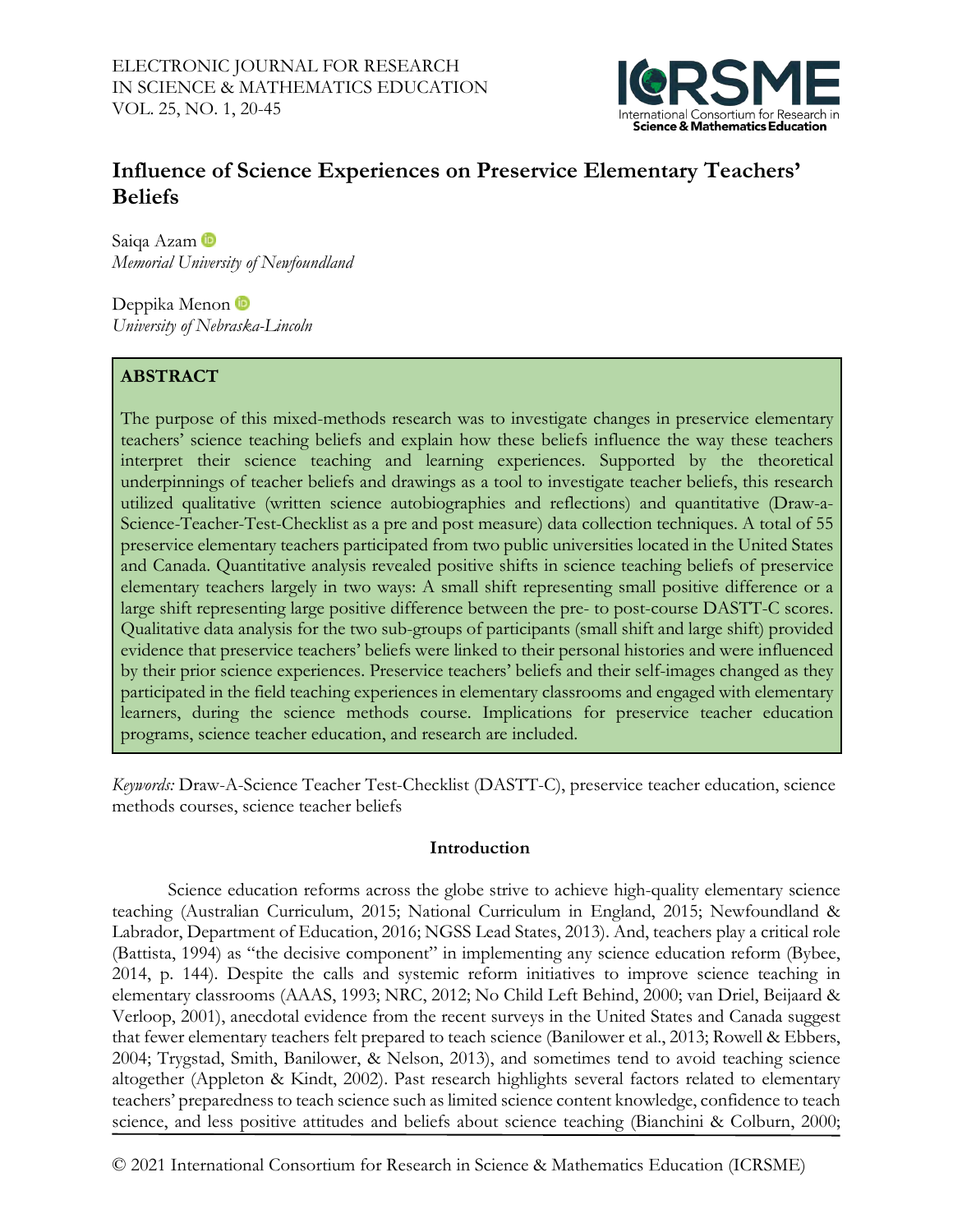Gunning & Mensah, 2011; Howes, 2002; Murphy, Neil & Beggs, 2007; Rice, 2005; Taylor & Corrigan, 2005).

Science teaching beliefs have a strong impact on teachers' practices (Pajares, 1992; Richardson, 1996), and have become an important area of research within the last few decades. Research has shown that teachers' science teaching beliefs influence (a) their instructional decisions and learning (Rubie-Davies, Flint, & McDonald, 2012), (b) implementation of content and/or curricula in a classroom (Luft, 1999; Roehrig, Kruse, & Kern, 2007), and (c) reasons to engage in certain type of science teaching practices, such as inquiry (Lotter et al., 2007; Roehrig et al., 2007). Science teaching beliefs center at teachers' views about disciplinary knowledge on how children learn, specifically, how they "make sense of science concepts," guiding their goals "to promote students' deep thinking, rather than students memorizing factual and discrete information" (Crawford, 2007, p. 17). However, there is an evidence that beliefs and practices are not essentially consistent because teacher negotiates their beliefs differently in changing contexts, which makes this interaction complex and context-dependent. (Kang & Wallace, 2005; Savasci & Berlin, 2012). Science teaching beliefs are "personal construction" of ideas, and therefore, the goal of teacher preparation programs is to promote positive changes in teachers' beliefs about science teaching (Jones & Leagon, 2013). Therefore, science teacher educators "need to find new and different ways to challenge preservice teachers to move towards the formation of reformbased beliefs" (Fletcher & Luft, 2011, p. 1144).

Preservice teachers enter teacher education programs with a set of beliefs regarding science teaching that impact their views of self as a science teacher and science teacher self-image (Menon, 2016; Richardson, 2003). Researchers argue that teacher beliefs and self-images are re-shaped within the teacher preparation programs that are carried to future classrooms (Menon, 2016; Bautista, 2011; Gunning & Mensah, 2011; Hancock & Gallard, 2004). There is enough evidence that teachers restructure their science teaching beliefs during science methods courses (Ambusaidi & Al-Balushi, 2012; Hancock & Gallard, 2004; Minogue, 2010; Pilitsis & Duncan, 2012). However, some evidence shows regression to these changed beliefs by shifting back to beliefs that teachers brought to the course (Fletcher & Luft, 2011). This evidence has emphasized the need to study this *change* to explore how teachers' initial beliefs, shaped by their K-12 science experiences, called "insider effect" (Pajares, 1992), further influence their beliefs in science education programs. Understanding how newer experiences within the science methods courses influence one's 'belief-system' can help teacher educators provide more meaningful and appropriate support during the science methods course to enhance the stability of this change.

The present study not only examines the change in science teaching beliefs by identifying the science teaching beliefs that preservice elementary teachers (PETs) brought to their science methods course but the science teaching beliefs they left the course. This research also quantifies this change by determining the amount of shift in PETs' science teaching beliefs during the science methods course and investigates two distinct groups of PETs with a small and a large shift in their science teaching belief to examine how these two groups interpret their science teaching and learning experiences. Specifically, the following research questions are part of this investigation: (1) How do preservice elementary teachers' prior science experiences influence their initial science teaching beliefs? (2) How do preservice elementary teachers' experiences within the science methods course influence their science teaching beliefs?

#### **Theoretical Underpinnings and Background Literature**

This study draws on two theoretical underpinnings (a) teacher beliefs about teaching and learning, and (b) drawing in science education. Below is the description of these theoretical perspectives and their interpretation for the purposes of this study.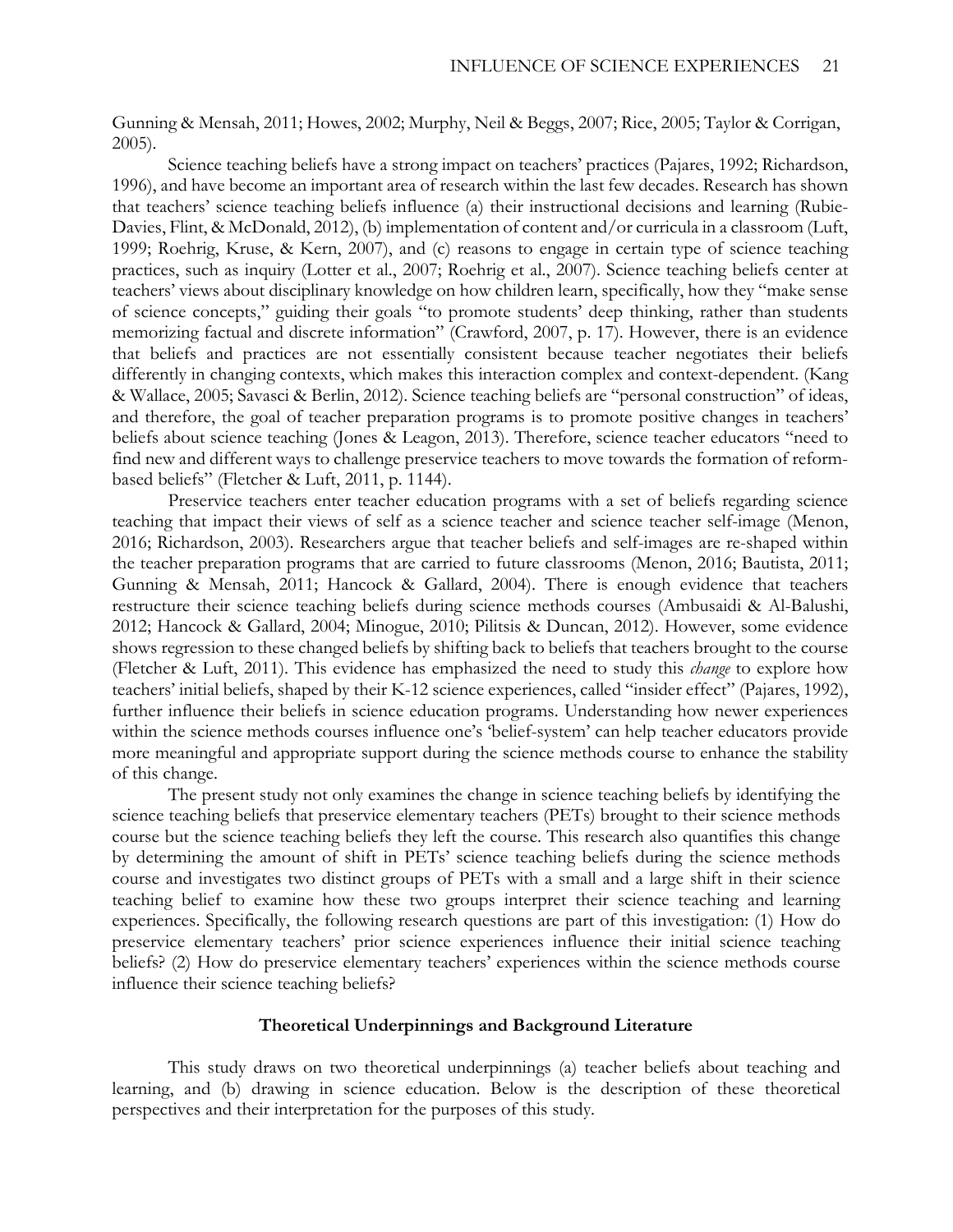#### **Teacher Beliefs about Science Teaching and Learning**

Teacher beliefs that relate to teachers' motivation and performance have been defined and conceptualized in many different ways by researchers in the field. Pajares (1992) defined teacher beliefs as "individual's judgment of the truth or falsity of a proposition, a judgment that can only be inferred from a collective understanding of what human beings say, intend, and do" (p. 316). According to Nespor (1987), beliefs are highly influenced by prior experiences and these "episodic memory of prior events" influence teacher practices (p. 17). With regard to the teaching profession, several researchers relate beliefs systems to teacher behavior and instructional decisions (Nespor, 1987; Pajares, 1992). Others also assert that beliefs held by teachers determine decisions regarding the adoption of curriculum reforms and new research-based strategies (van Driel, Bulte, & Verloop, 2007). There is a consensus in the literature that understanding teacher beliefs is crucial to improving classroom practices because these beliefs act as filters through which teachers process relevant information and interpret new knowledge related to teaching (Kagan, 1992; Putnam & Burko, 1997).

Teachers' beliefs have been the topic of great interest in the science education research community as they are highly influential in teachers' classroom practices. Some researchers argue that beliefs that preservice teachers hold at the time they begin their teacher preparation coursework are difficult to amend (Kagan, 1992; Pajaras, 1992). However, others argue that experiences within the teacher preparation programs may help shape beliefs regarding their ability to teach science (Gencer & Cakiroglu, 2007; Mulholland & Wallace, 2001). Past research shows that the belief system is adaptive in nature, and experiences have the potential to refine beliefs that preservice teachers hold at the time of entering teacher preparation program (Bursal, 2010; Yilmaz-Tuzun, 2008). Empirical studies have documented that hands-on learning experiences, along with instructor modeling of appropriate teaching practices positively impact preservice teachers' self-efficacy beliefs (Menon, 2016; Menon, 2018; Bautista, 2011; Palmer, 2006). Other studies document that science methods courses provide a variety of experiences to enhance preservice teachers' self-efficacy beliefs such as hands-on investigations, designing science lesson plans, watching videos of exemplary science teaching, and holding discussions of different aspects of teaching (Bautista, 2011; Gunning & Mensah, 2011; Mulholland & Wallace, 2001).

### Changes in Teachers' Beliefs

Research has established that preservice teachers' science teaching beliefs change during teacher education program (Menon, 2016; Bautista, 2011; Gunning & Mensah, 2011; Hancock & Gallard, 2004), particularly during science methods course (Ambusaidi & Al-Balushi, 2012; Hancock & Gallard, 2004; Minogue, 2010; Pilitsis & Duncan, 2012). And, teachers' previous experiences related to science learning and teaching are considered to influence this change process (Gunstone et al. 1993; McDiarmid et al. 1989; Olson & Appleton, 2006), which is referred to as an "insider effect" by Pajares (1992). However, the role of this insider effect has not been an explicit focus of research on science teachers' beliefs. In this current research, we conjecture that PETs' previous belief systems about teaching science could be shaped through the science methods coursework; however, this change may not be consistent. We investigate the group of PETs with varied shifts in their science teaching beliefs and study how they interpret their prior science learning experiences. We further investigate whether and how PETs' negotiate their science teaching beliefs in the context of new experiences gained in the science methods course.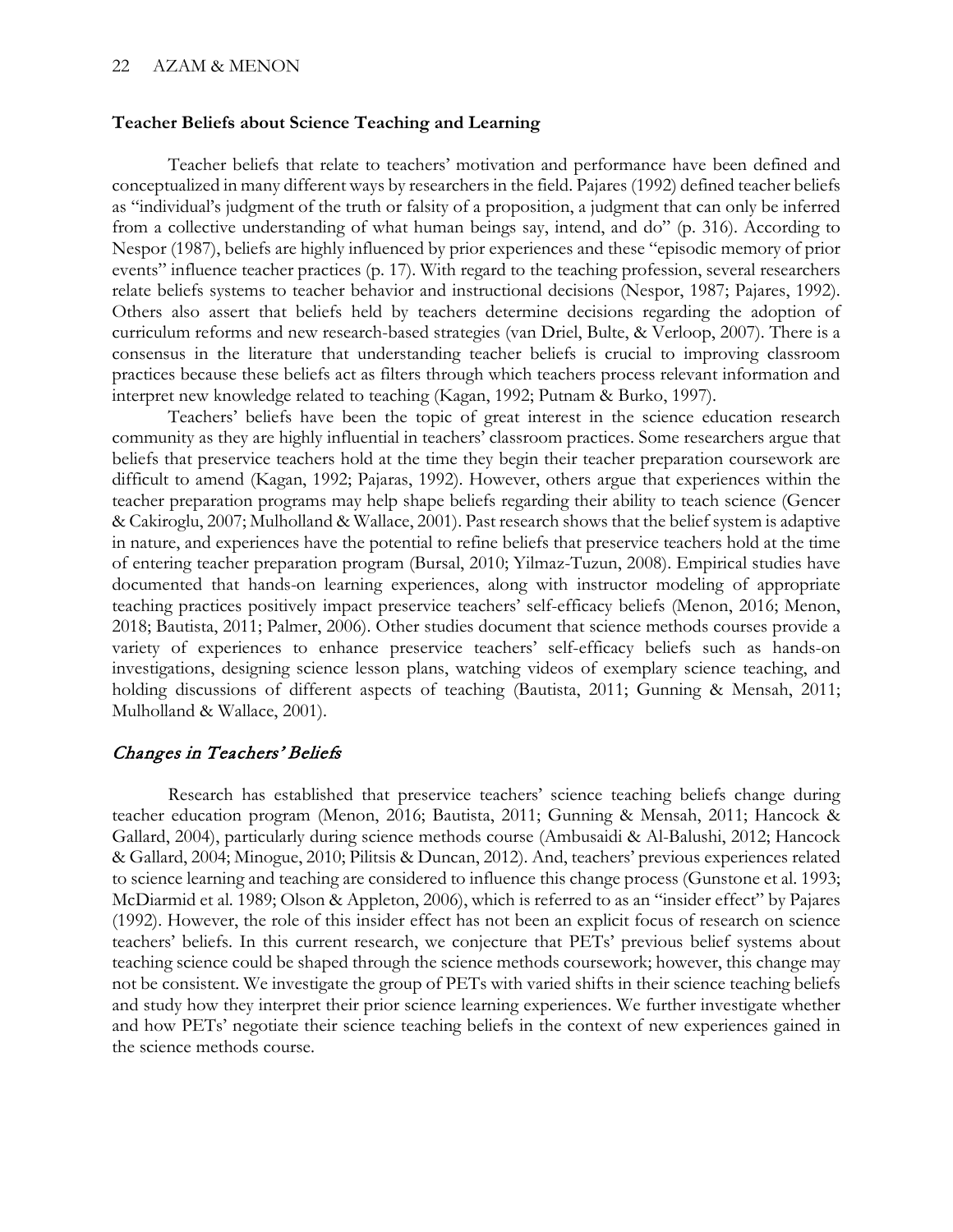#### Studying Teachers' Beliefs

To uncover preservice teachers' complex set of beliefs about science teaching, researchers have utilized a variety of tools and methods including interviews (Brown & McNamara, 2011; Furlong, 2013; Luft & Roehrig, 2007), questionnaires (Avalos & De Los Rios, 2013; Hong, 2010), focus groups (Avalos & De Los Rios, 2013), and drawings as preservice teachers' images of self as science teachers (Markic & Eilks, 2012; 2015; Markic et al. 2016; Thomas, Pedersen, & Finson, 2001). Drawings have been considered as an important tool for preservice teachers to reflect on their views on how they represent themselves as a teacher of science, within a classroom, and their students as science learners. One of the commonly used drawing tools is the Draw-A Science-Teacher-Test-Checklist (DASTT-C) developed by Thomas, Pedersen, and Finson (2001). Past studies utilized pre and post-test design implementing the DASTT-C tool to preservice teachers at the beginning and end of an intervention or a semester-long course (Markic et al. 2016; Markic & Eilks, 2012; 2013; 2015). It has been established that science methods courses support the changes in preservice teachers' beliefs, as evident from their drawings (Markic et al. 2016; Markic & Eilks, 2012; 2013; 2015).

#### **Drawings in Science Teacher Education**

Studies suggest that preservice teachers' beliefs regarding science teaching shape their perceptions of self as science teachers (Menon, 2016, 2020). Literature posits that preservice teachers' drawings of themselves as science teachers are a valuable tool to reveal their perceptions of science teaching as well as their self-image as science teachers (Akkus, 2013; Finson, 2001; Minogue, 2010). To illustrate, researchers suggest that drawings of self as science teachers provide information about mental models capturing the ways preservice teachers may identify themselves as teachers of science and their students as learners of science. One of the drawing tools widely used to provide insights on preservice teachers' views of teaching is the Draw-A-Science Teacher Test Checklist (DASTT-C), developed by Thomas, Pederson, and Finson (2001). This tool is an extension of the previous work where Finson, Beaver, and Crammond (1995) developed the Draw-A-Scientist-Test Checklist (DAST-C) based on the Draw-A-Scientist-Test (DAST) developed by Chambers (1983). The tool allows preservice teachers' to think about themselves as science teachers and how do they want to represent themselves in a classroom. It also permits preservice teachers to think about their students and how they perceive overall science instruction for their classrooms. According to Thomas et al. (2001), DASTT-C allows preservice teachers to "(a) picture themselves as elementary science teachers, (b) place themselves along a teaching theory continuum, and (c) consider the ways in which they developed their own science teaching beliefs" (p. 298).

Several studies use DASTT-C as a tool to understand preservice teachers' science teaching beliefs on a continuum ranging from traditional views of teaching (teacher-centered) to studentcentered views that are aligned with inquiry-based teaching (student-centered instruction). In general, this tool has been used as a pre and post-test to understand the self-image before and after the intervention. A majority of studies document that preservice teachers' initial science teaching beliefs are teacher-centered at the time they enter the teacher preparation program, and there is a lack of focus on how teacher actions impact positive student learning (Markic & Eilks, 2013; Thomas & Pederson, 2003). Buldur (2017) found that preservice teachers' beliefs about science teaching changed from the traditional to student-centered beliefs after their exposure in a science methods course. Other studies suggest that preservice teachers held traditional views of teaching as depicted by their drawings at the beginning of the science methods course (Ambusaidi & Al-Balushi, 2012; Finson, 2001; Minogue, 2010). In a study conducted by Ambusaidi and Al-balushi (2011), there were significant shifts in preservice teachers' beliefs from teacher-centered to the student-centered view of instruction after the first science methods course; however, the second methods course and teaching practicum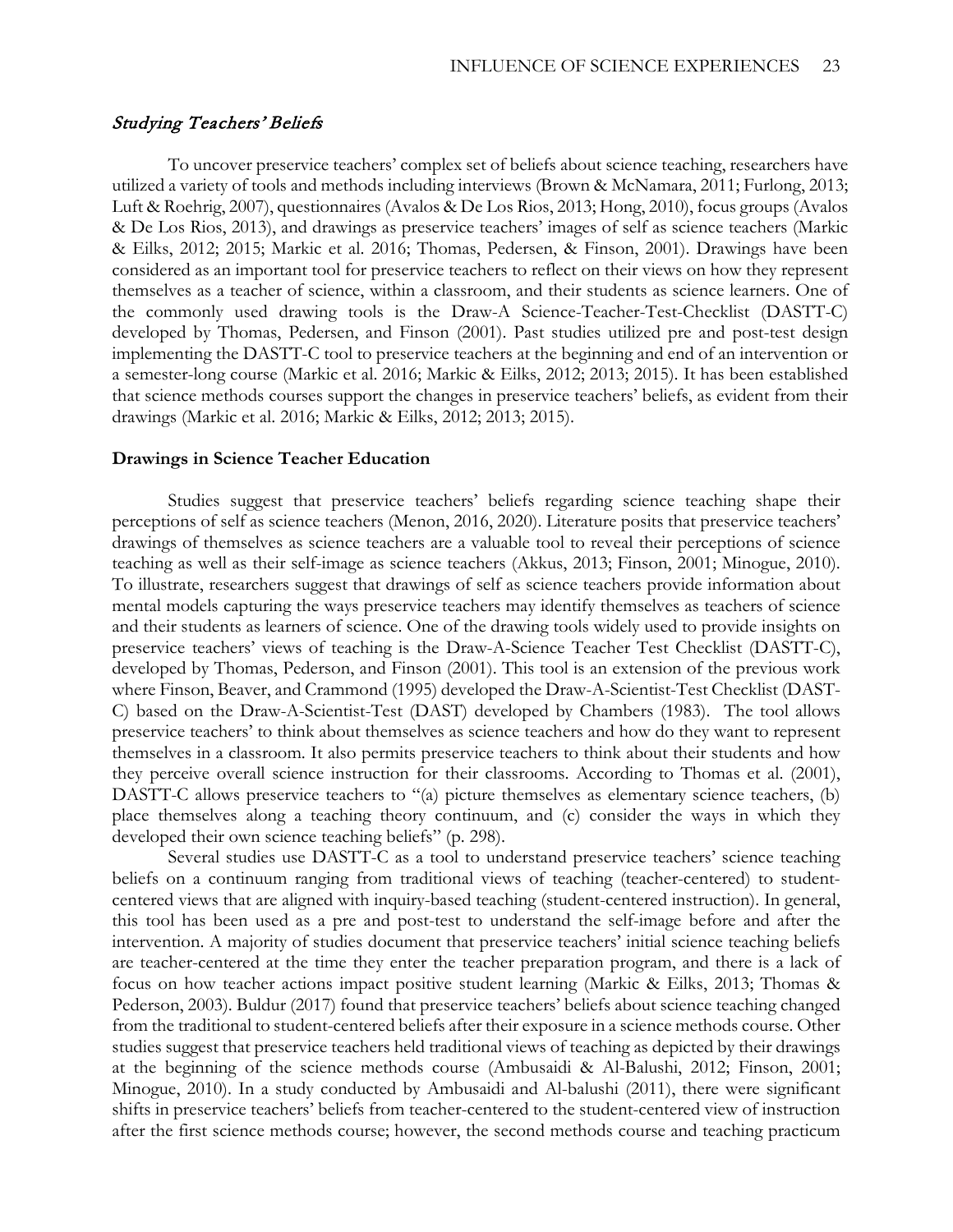did not bring any further change in their beliefs. For the purposes of this study, we adopted the DASTT-C tool to investigate the change in PETs' science teaching beliefs during a science methods course and examine the role of prior experiences in this process.

### **Methodology**

### **Research Design**

This mixed methods research integrates quantitative [quan] and qualitative [QUAL] data by utilizing a triangulation convergent design [quan +QUAL  $\rightarrow$  comparison of quan and QUAL results] (Creswell & Plano Clark, 2011). Mixed methods research "focuses on collecting, analyzing, and mixing both quantitative and qualitative data" and uses them in combination to provide a better understanding of the research problem (Creswell & Plano Clark, 2011, p. 5). In this design, we collected, analyzed, and mixed both quantitative (DASTT-C scores) and qualitative (experiences described in science autobiographies and reflections) data in the context of a science methods course, however, qualitative data weigh more than the quantitative data . This mixed-methods approach provided a better understanding of the research problem that is understanding a connection between PETs' science teaching beliefs and their science learning and teaching experiences before and after the course. The quantitative data were collected using DASTT-C as a pre and post measure. The qualitative data were collected through written science autobiographies and reflections, classroom observations, and artifacts. While the quantitative tool was useful to provide information regarding preservice teachers' beliefs through their drawings, qualitative data provided a deeper understanding of how preservice teachers' drawings were related to their science learning and teaching experiences before and after their participation in the course. Triangulation of results across multiple data sources is a foundational concept that provides a justification for using mixed method research through enhanced validity (Green, 2007). It emphasizes rigor through the conjunction of results from the qualitative and quantitative methods. Therefore, both quantitative and qualitative data were compared and contrasted to explain the research problem that is a connection between PETs' science teaching beliefs and their experiences with science and science teaching before and during the course.

#### **Research Context**

The study is part of a research project conducted at two public universities in the Atlantic Region, in the context of two science education courses, one in the United States and the other in Canada. At the mid-Atlantic public university in the United States (U.S.), the science education course was offered in the Spring and Fall semester 2017, and the average enrollment in the course ranges from 15-18 PETs. At the Canadian university, the science education course was offered in Spring 2017 and a typical enrollment in the course ranges from 20-25 PETs. Both the courses were 3 credit hours. However, the course span for two courses varied regarding the time for weekly class meetings and the number of weeks. Table 1 describes the common course components.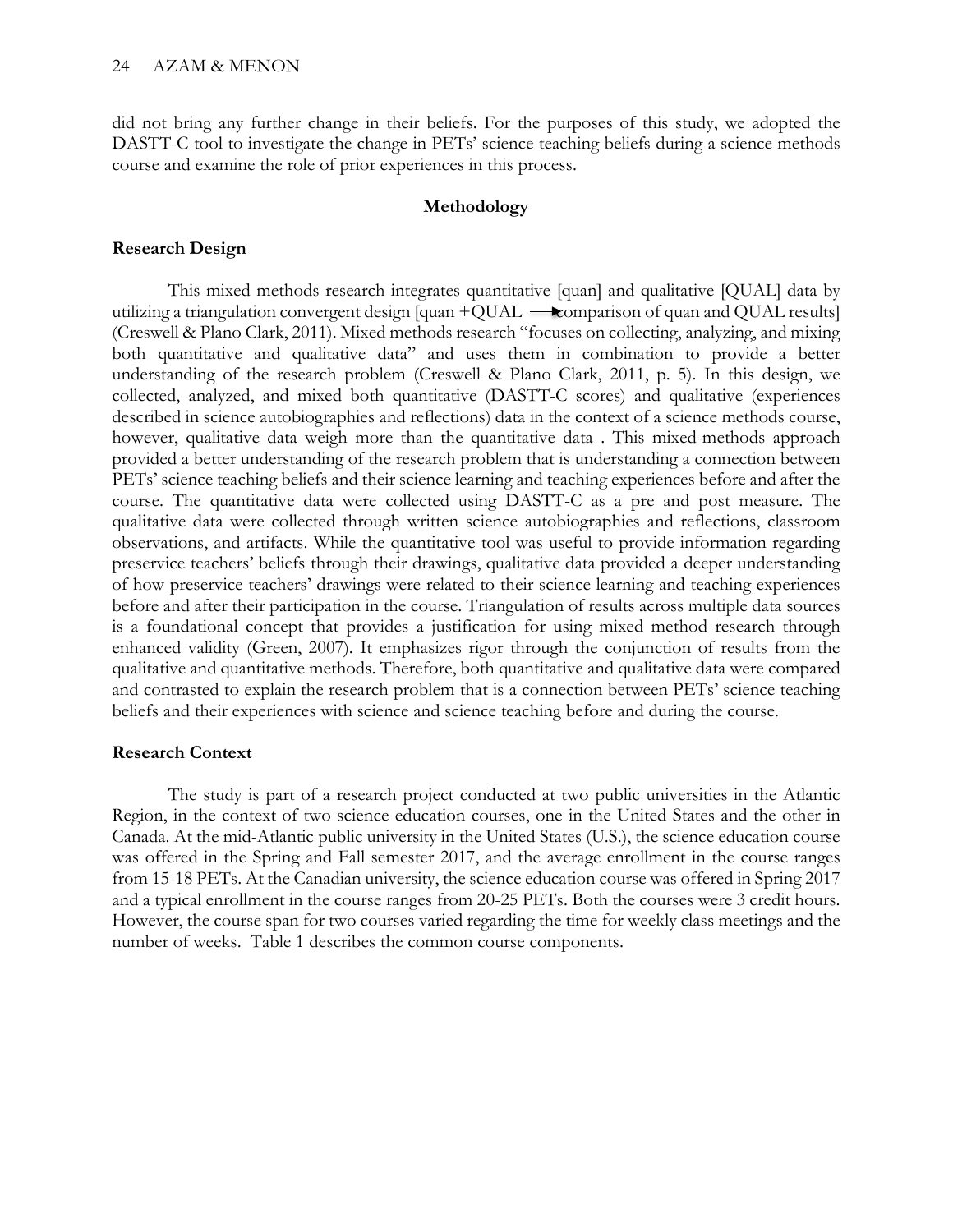| Course Activities                                             | $D$ uunu Iniumous $C$ omise $D$ openunus unu 2 ilmuut<br>Learning Experiences                                                                                                                                                                                                                                                                                                                                                                                                                                                                                                                                                                                                                                                                                                                                                                                                                                                                                                                                                                                  |
|---------------------------------------------------------------|----------------------------------------------------------------------------------------------------------------------------------------------------------------------------------------------------------------------------------------------------------------------------------------------------------------------------------------------------------------------------------------------------------------------------------------------------------------------------------------------------------------------------------------------------------------------------------------------------------------------------------------------------------------------------------------------------------------------------------------------------------------------------------------------------------------------------------------------------------------------------------------------------------------------------------------------------------------------------------------------------------------------------------------------------------------|
| Hands-on science<br>(science and<br>engineering<br>practices) | Preservice teachers participate in several hands-on inquiry activities<br>designed to model reform-based science and engineering practices. The<br>intent of hands-on science activities was to provide opportunities for<br>preservice teachers to engage in science and engineering practices such as<br>'planning and carrying out investigations, 'asking relevant questions and<br>defining problems.'                                                                                                                                                                                                                                                                                                                                                                                                                                                                                                                                                                                                                                                    |
| Planning science<br>lessons                                   | Preservice teachers plan and design science lesson plans for teaching in an<br>elementary classroom. They receive feedback from peers and the course<br>instructor. Through the experience, preservice teachers develop the skills<br>of planning effective science lessons based on science practices. This is an<br>iterative process, which requires them to make improvements to their<br>lesson based on the feedback from the course instructor.                                                                                                                                                                                                                                                                                                                                                                                                                                                                                                                                                                                                         |
| Field-based<br>teaching                                       | Preservice teachers teach their science lessons in elementary classrooms.<br>Teaching science in elementary classrooms provide preservice teachers<br>first-hand teaching experiences for them to practice what they learned in<br>the course. The intent is that through teaching lessons in real classrooms,<br>they will develop confidence in science teaching.                                                                                                                                                                                                                                                                                                                                                                                                                                                                                                                                                                                                                                                                                            |
| Reflective<br>Practices                                       | Reflective practices were incorporated throughout the course to help<br>preservice elementary teachers to confront, challenge, and shape their<br>science teaching beliefs. At the beginning of the course, PETs reflected<br>on their K-12 and college science experiences that might have shaped<br>their attitudes and beliefs about science and science teaching. Sharing<br>these experiences with peers, help PETs to judge the science teaching<br>experiences that help learning science. During the course, PETs were<br>provided opportunities to reflect on the course experiences to help them<br>gain a new understanding of science teaching, using these experiences to<br>help science learning of their future students and rethink and reshape their<br>science teaching beliefs. As a part of field-based teaching experiences,<br>PET reflect on their teaching of science lessons and their students'<br>learning to understand what works in a real classroom to strengthen<br>research-based and reformed base science teaching beliefs |

## **Table 1**

*Science Methods Course Experiences and Activities*

## **Participants**

A total of 55 PETs participated in this research. At the public university in the United States, 42 PETs enrolled in the two sections of the course offerings in the Spring and Fall semester, out of which 36 volunteered to participate in the study. A majority of the participants were females (one male and 35 females). The participants were between the age group of 20- 23 years with a few exceptions (three participants of age 25, and one participant was of age 33 years). A majority of them were Caucasian, with a few exceptions (four Asian, seven Hispanic, one Ethiopian and one of Native American origin). At the Canadian University, 27 PETs enrolled in the course, out of which 19 volunteered to participate in the study. A majority of them were females (18 females and one male).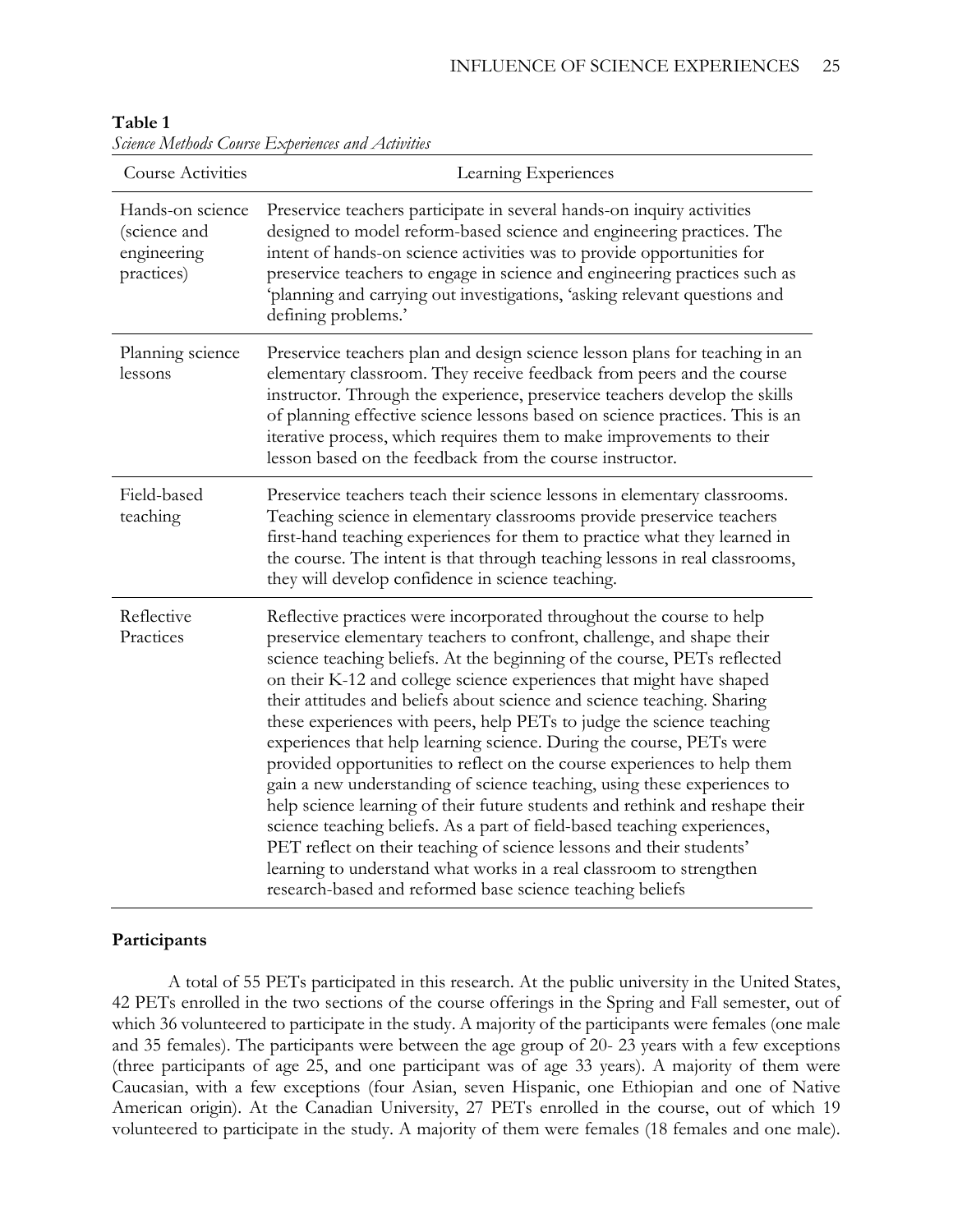The participants were between the age group of 20-25 years with one exception, who was 30 years old. All participants were of white Canadian ethnicity. They all had completed an undergraduate degree, including nine credit hour courses in three science areas or two specially designed science courses for elementary teachers, before entering their after-degree Bachelor of Education program.

# **Data Sources**

Data collection procedures included both qualitative and quantitative sources of data. The qualitative sources of data included participants' written science autobiographies, individual reflection papers, researchers' field-notes on student-teaching sessions, and artifacts. Each data collection source is described in detail below. The quantitative sources of data included pre and post-drawings, collected through the Draw-A-Science-Teacher Test Checklist (DASTT-C) instrument, developed by Thomas et al. (2001) and modified by Markic & Eilks (2012), at the beginning of the semester and towards the end of the semester.

- **1. Science autobiography.** Science autobiographies have been considered as a useful tool to reflect and narrate their past experiences (positive and negative) with science and to reveal their teacher self (Ellsworth & Buss, 2000). This research used written science autobiographies of participants as a source of qualitative data to access PETs' prior experiences with science learning and teaching. Participants' written science autobiographies ranged between 1200 - 1500 words and contained a description of events and incidents related to prior science learning and teaching.
- **2. Reflections.** Engaging PETs in the process of reflecting on their teaching experiences allow them to discover the strategies that work in the classroom and help them identify their areas for improvement (Davis, 2006; Lee, 2005). This research used written reflection papers by the participants as a source of qualitative data to analyze their experiences with planning and teaching a science lesson in an elementary classroom. Participants' written reflections consisted of 1500-1800 words and contained their reflections about what went well, what did not go well in their science lesson, and what changes they would like to make if teaching the same lesson in the future. Participants' written reflections helped us in interpreting their beliefs about science learning and teaching, which have the potential to influence their future science teaching.
- **3. Draw-A-Science-Teacher-Test Checklist (DASTT-C)**. A drawing tool, Draw-A-Science-Teacher-Test Checklist (DASTT-C) developed by Thomas, Pedersen, and Finson (2001) and modified by Markic, Eilks, and Valanides (2008) was used in this research study to make explicit participants' mental representations of science teaching before and after the course. The central idea of DASTT-C was to prompt participants to draw themselves and their students engaged in a science teaching act/situation (see Appendix A). In addition to drawings, we further asked them to describe their illustration of the teaching act/situation as it relates to teacher's and students' activities. Analysis of participants' pre and post-drawings helped us interpret their science teaching beliefs before and after the course.

# **Data Analysis**

Below, we describe the quantitative and qualitative data analysis techniques. The qualitative data were analyzed first, followed by the analysis of the quantitative data.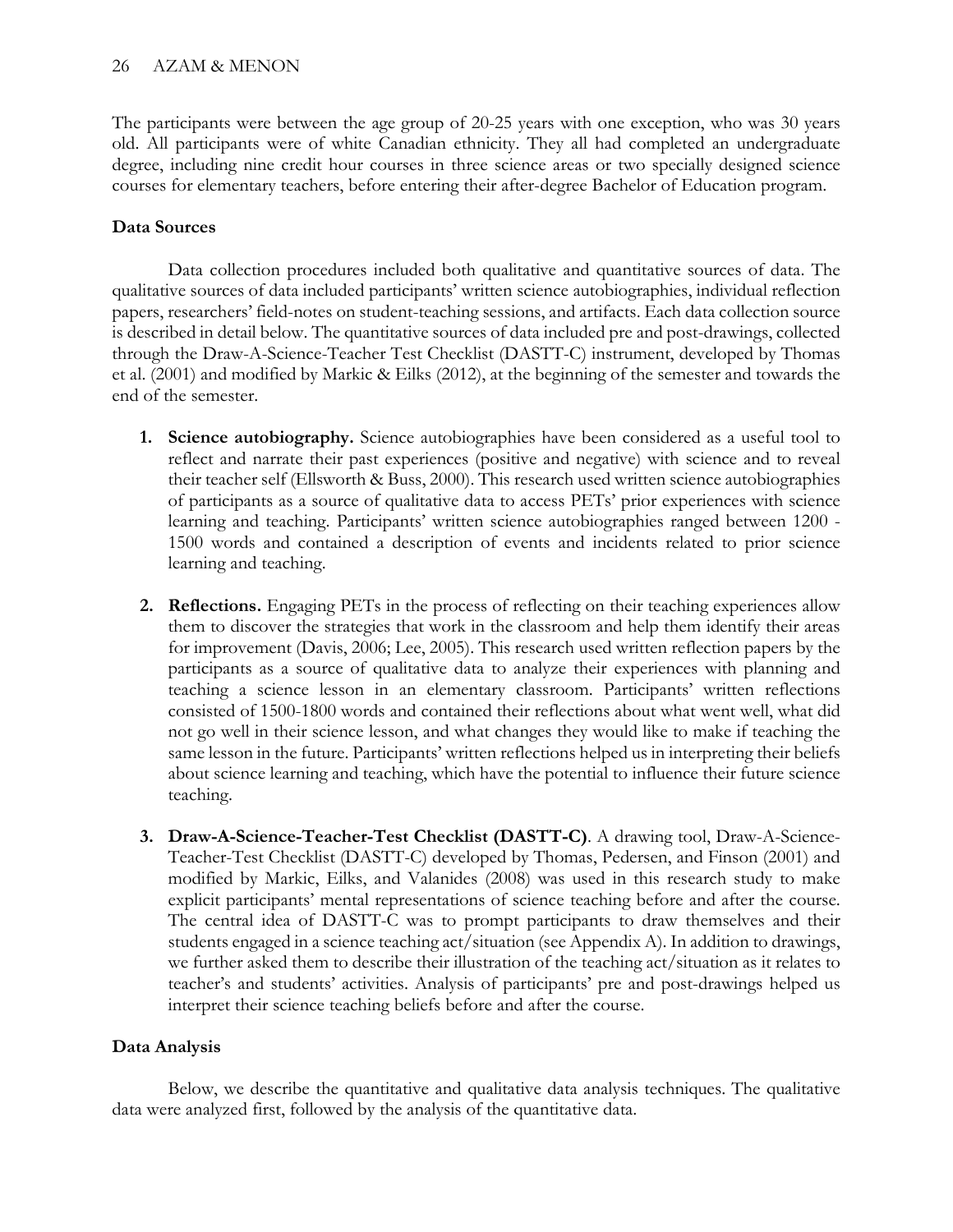## Qualitative Data Analysis

The qualitative data were analyzed in three stages. In the first stage, open coding techniques were used that involved reading the written science autobiographies and reflection papers multiple times to identify common events or ideas described by the participants. To begin with, both researchers independently coded one autobiography and one reflection paper. The researchers discussed and compared initial codes, and any discrepancies were resolved through discussion. Then, both researchers coded all of the autobiographies and reflection papers based on their initial agreement on codes. At the second stage, axial coding was employed to assemble initial codes into categories and subcategories. A coding scheme was generated where categories and subcategories were rearranged in three broader themes, namely: Teacher, Student, and Environment.

The peer-debriefing and triangulation across multiple sources contributed towards the trustworthiness. We purposefully aimed for evidence that supports or refutes themes that emerged from the various data sources, and this process enabled the triangulation of the findings. Thus, triangulation provided a thorough and comprehensive understanding of the complex phenomena under investigation, particularly regarding the connections between self-images and their science learning and teaching experiences.

#### **Table 2**

|  |  | Sample Coding Scheme for Science Autobiographies and Reflections |
|--|--|------------------------------------------------------------------|

| Categories      |             | Description                                                    | Codes                                                                      | Sample Quote                                                                                                                                                                                                                                                                                                         |
|-----------------|-------------|----------------------------------------------------------------|----------------------------------------------------------------------------|----------------------------------------------------------------------------------------------------------------------------------------------------------------------------------------------------------------------------------------------------------------------------------------------------------------------|
|                 | Teacher     | Prior<br>experiences<br>with science<br>teachers               | Struggle with<br>science,<br>discontentment<br>with the science<br>teacher | I felt she didn't really understand me. Maybe she<br>expected too much, or I didn't grasp the material very<br>well. I struggled to try to remember detail by detail the<br>definitions of the part of the eye and how light traveled.<br>I thought I had to get it exact by the book to prove I<br>knew the content |
| Autobiographies | Student     | Prior<br>experiences as<br>a science<br>learner                | Lack of<br>confidence in<br>science                                        | I lost my confidence in my own ability to master the<br>concepts being taught, and it became a challenge to get<br>good marks. I began to always second guess myself,<br>thus spending more time trying to learn than actual<br>learning.                                                                            |
|                 | Environment | The learning<br>environment in<br>a previous<br>science course | Memorization,<br>note-taking                                               | It seemed that science in my senior year was more<br>about memorization than about really knowing how<br>something works or how it relates to our understanding<br>of the world. I recall a lot of nights trying to memorize<br>definitions and long answer questions, trying not to<br>leave out a word.            |
| Reflections     | Teacher     | Experiences of<br>teaching a<br>science lesson                 | Lesson Planning<br>(effective science<br>lesson)                           | The skill of effective lesson planning was necessary to<br>ensure that the children were engaged in the lesson<br>during our time at the school.                                                                                                                                                                     |
|                 | Student     | Experiences of<br>science learners<br>while teaching           | Student<br>Engagement                                                      | One of the reasons that I believe the lesson was<br>successful is because the students were engaged<br>throughout the entire lesson, which shows that they<br>found the lesson and activities interesting.                                                                                                           |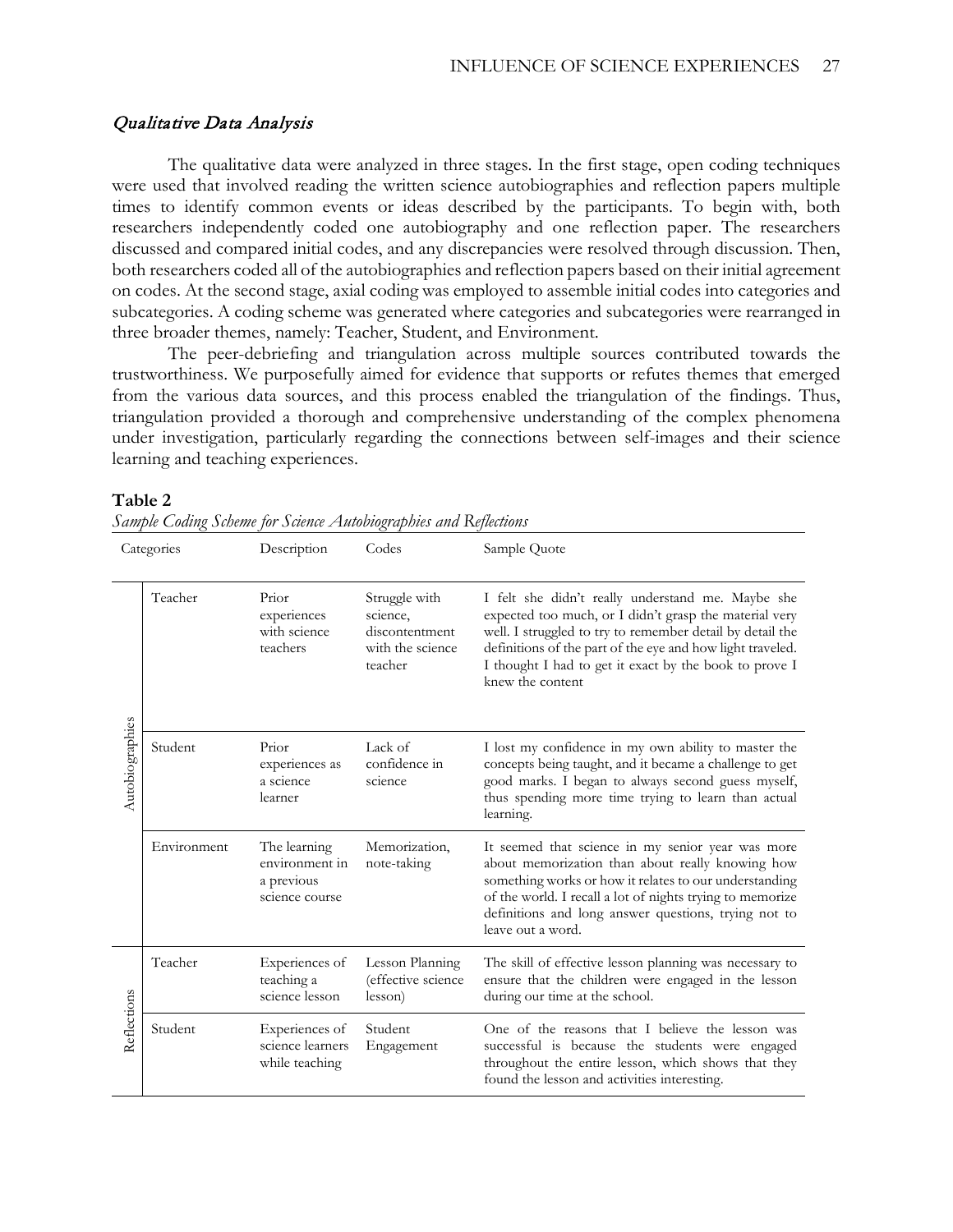|  | Environment | The learning<br>environment<br>created while<br>teaching<br>science | Collaborative<br>learning | To allow students to explore the topic, we put them<br>into groups asked them to identify as many animals as<br>they could in each of the four habitats. We then<br>followed up with a group discussion on the different<br>animals identified as well as why the students classified<br>them under each category. |
|--|-------------|---------------------------------------------------------------------|---------------------------|--------------------------------------------------------------------------------------------------------------------------------------------------------------------------------------------------------------------------------------------------------------------------------------------------------------------|
|--|-------------|---------------------------------------------------------------------|---------------------------|--------------------------------------------------------------------------------------------------------------------------------------------------------------------------------------------------------------------------------------------------------------------------------------------------------------------|

# Quantitative Analysis

The analysis of the drawings from the DASTT-C tool was based on the checklist suggested by Thomas et al. (2001); the score for each drawing was calculated based on the presence or absence of these 13 elements (see Appendix B).

Below, we present an example of our analysis of the pre and post-drawing of a participant (Participant 12). The participant received a score of 11 points for the pre-drawing (see Figure 1a). This score represents teacher-centered beliefs held by the participant. A closer examination of the drawing shows a teacher demonstrating a science experiment/activity and using a whiteboard with a written caption of the experiment (teacher activity). The teacher is positioned at the center of the class with a somewhat erect posture (teacher position). The students are seated in rows in front of the teacher (student position), and they are listening to or watching the teacher (student activity). The student desks are arranged in a traditional pattern, while the teacher's desk is located in front of the class. Further, the symbols of science (equipment) can be seen on the teacher's desk, and symbols of teaching (whiteboard) can be seen in front of the classroom (Environment). The post-drawing received a score of 1 representing student-centered beliefs regarding science teaching (see Figure 1b). A closer look at the post-drawing shows that the class is being held outside, where students are able to explore the natural environment. Here, the students' group is taking the lead looking into the plants and trees while the teacher is at a distance behind the students (teacher position). Students are sitting on the ground as a group exploring and appear to have fun with the activity. The learning environment is non-traditional with no classroom seating pattern, and no symbols of science and teaching can be seen.

# **Figure 1**



*Participant 12 (a) Pre-Drawing (DASTT-C Score 11) and (b) Post-Drawing (DASTT-C Score 1)*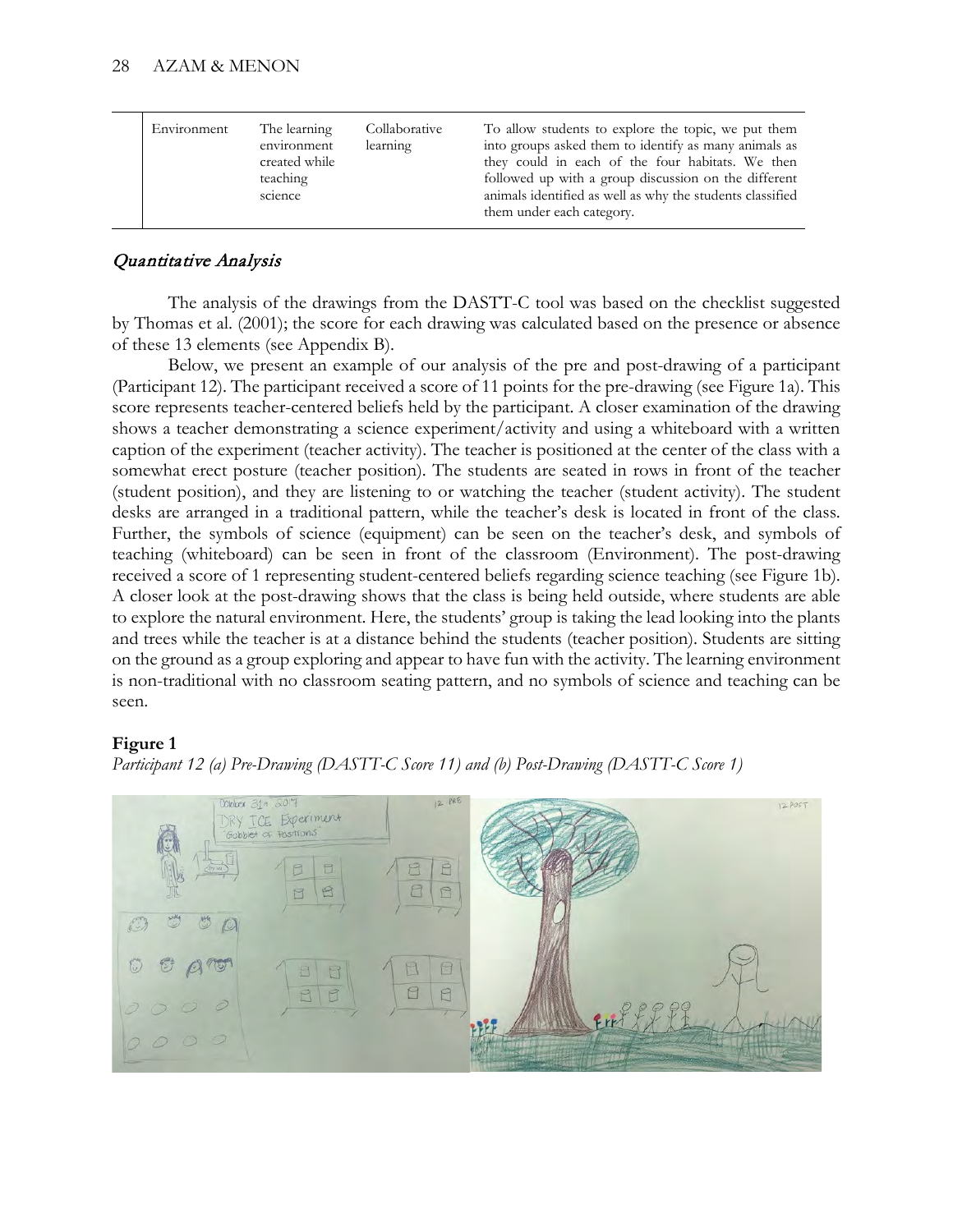### Inter-Rater Reliability

Each researcher independently coded four drawings of the same participants that were randomly selected from the sample. The inter-rater reliability was calculated using Cohen's Kappa for a total of 52 entries for the 4 participants (13 elements per participant data). There was less than 50% agreement between the two coders. One of the problems was how each coder interpreted each element within the three dimensions. For instance, the teacher's posture or student activities were at times unclear in drawings. After a thorough discussion of the three elements, eight drawings (15% of the data) were randomly picked and independently coded by each researcher. The value of Cohen's Kappa was found to be  $0.923$  with  $p<0.001$ , indicating a strong agreement between the two coders (Hallgren, 2012).

#### **DASTT-C Scoring Issues**

In addition to the scoring issues due to subjectivity, as described above, other issues were identified. According to Thomas et al. (2001), the score ranging between 7 and 13 represents teachercentered beliefs, whereas the score between 0 and 4 represents student-centered beliefs. What it means is that the two participants with a score of 13 and 7 in their drawings respectively, are both in the category of teacher-centered beliefs. Similarly, a score of 0 and 4 for any two distinct participants' drawings are in the category of student-centered beliefs. Our challenge was to distinguish between the participants falling into similar categories, considering the scoring scheme is a spectrum. Therefore, we decided that instead of distinguishing PETs based on teacher-centered and student-centered beliefs only (as per the challenge described above), we created categories 'small' and 'large' shifts in science teaching beliefs. The small shift represents small positive differences from pre to post-DASTT-C score, where PETs entered the science methods course with somewhat student-centered beliefs and improved on these during the course. The large shift represents large differences from pre to post-DASTT-C score, where PETs entered the science methods course with teacher-centered beliefs and the beliefs changed to somewhat student-centered beliefs.

In addition, Thomas et al. (2001) considered a score of 5 or 6 as indecisive, which we found in a few cases. However, in most cases, invalid score of 5 or 6 was for both pre- and post-drawings. We decided to not focus on these cases in this study, due to a relatively small number of invalid cases.

#### **Findings**

We present the quantitative analysis of the DASTT-C scores followed by the qualitative trends from science autobiographies and reflection. First, we present the shift in PETs' science teaching beliefs from the beginning to the end of the science methods course based on their DASTT-C scores at the beginning and the end of the course. Then, we present examples from the large shift and small shift groups to reveal how PETs from these two groups interpret their science teaching and learning experiences.

#### **The Shift in PETs' Science Teaching Beliefs**

We found positive shifts in PETs' drawings with more student-centered beliefs from pre to post-test; however, the amount of the shift varied on the scale of 0-13. Table 3 presents a shift in PETs' science teaching beliefs based on their pre and post overall DASTT-C score.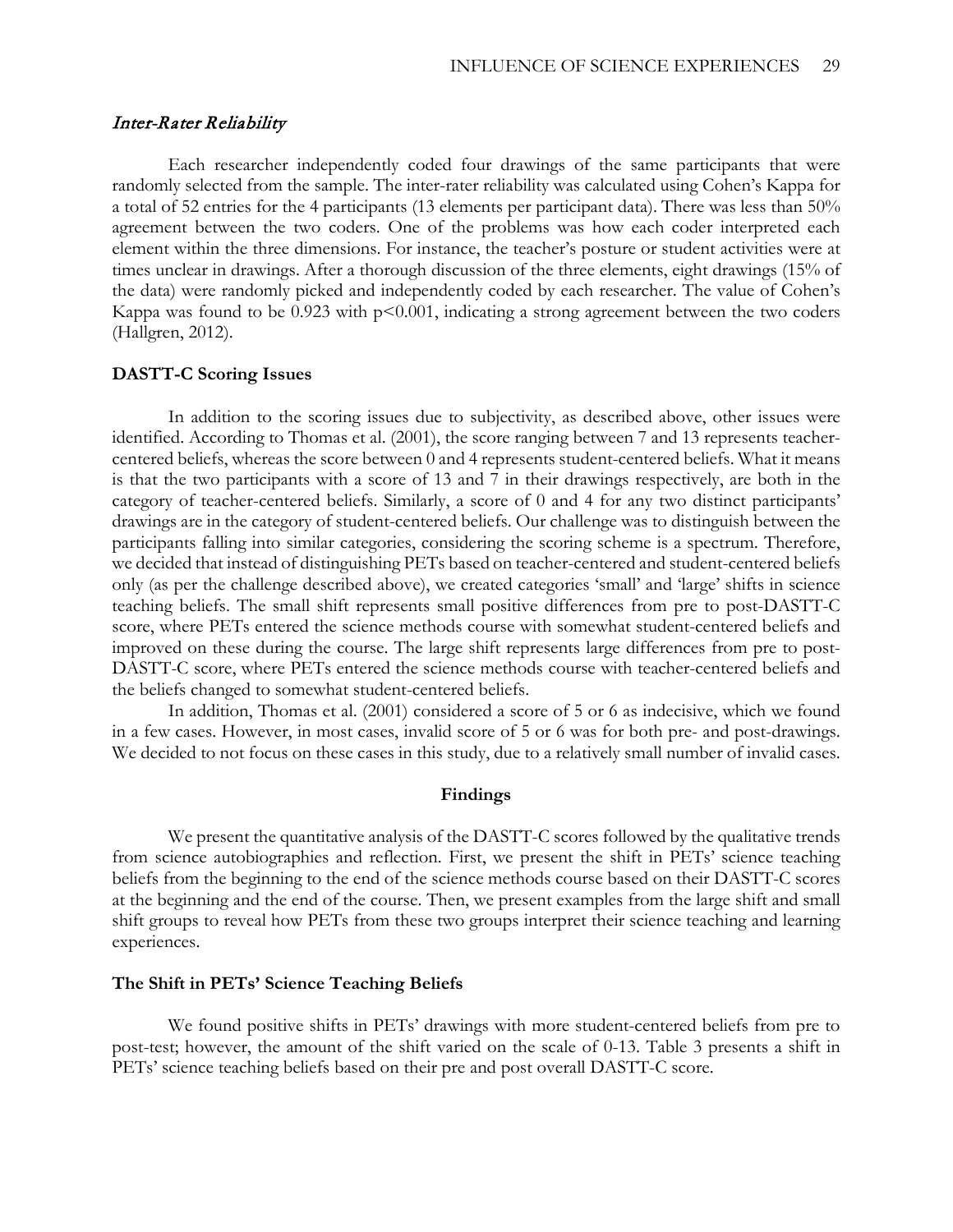## **Table 3**

| Change in Science Teaching Belief |    | DASTT-C Score Range                           |  |  |
|-----------------------------------|----|-----------------------------------------------|--|--|
| Large-shift                       | 32 | 9-13 pre score $\&$ 0-4 post score            |  |  |
| Small-shift                       |    | 6-4 pre score $\&$ 0-3 in post score          |  |  |
| No-shift                          |    | 7 pre score & 7 post score                    |  |  |
| Invalid cases                     |    | Pre and post scores ranged between 5 to 6,    |  |  |
|                                   |    | considered as indecisive (Thomas et al. 2001) |  |  |
| Total                             | 55 |                                               |  |  |
|                                   |    |                                               |  |  |

*Change in Science Teaching Beliefs Based on Pre to Post DASTT-C Scores*

# **Examples of a Small and a Large Shift in Science Teaching Beliefs**

In this section, we present two examples that highlight a large shift (Amanda and Sarah), one from the USA and one from Canada, and two examples of a small shift (Lucy and Karen), one from the USA and one from Canada, in these PETs' beliefs regarding science teaching and learning using the pre and post-DASTT-C scores. Then, we present the themes from analysis of these participants' written science autobiographies and reflections representing similarities and differences in their interpretations of prior science experiences and the science methods course experiences influencing their science teaching beliefs.

Figure 2a displays the pre and post-DASTT-C scores of Amanda and Sarah (large shift) and Figure 2b displays the pre and post-DASTT-C scores of Lucy and Karen (small shift), along with the qualitative interpretation of their drawings showing a small and large shift in their science teaching beliefs.

## **Figure 2a**

*Large Shift Participants' Pre- and Post-Drawings*

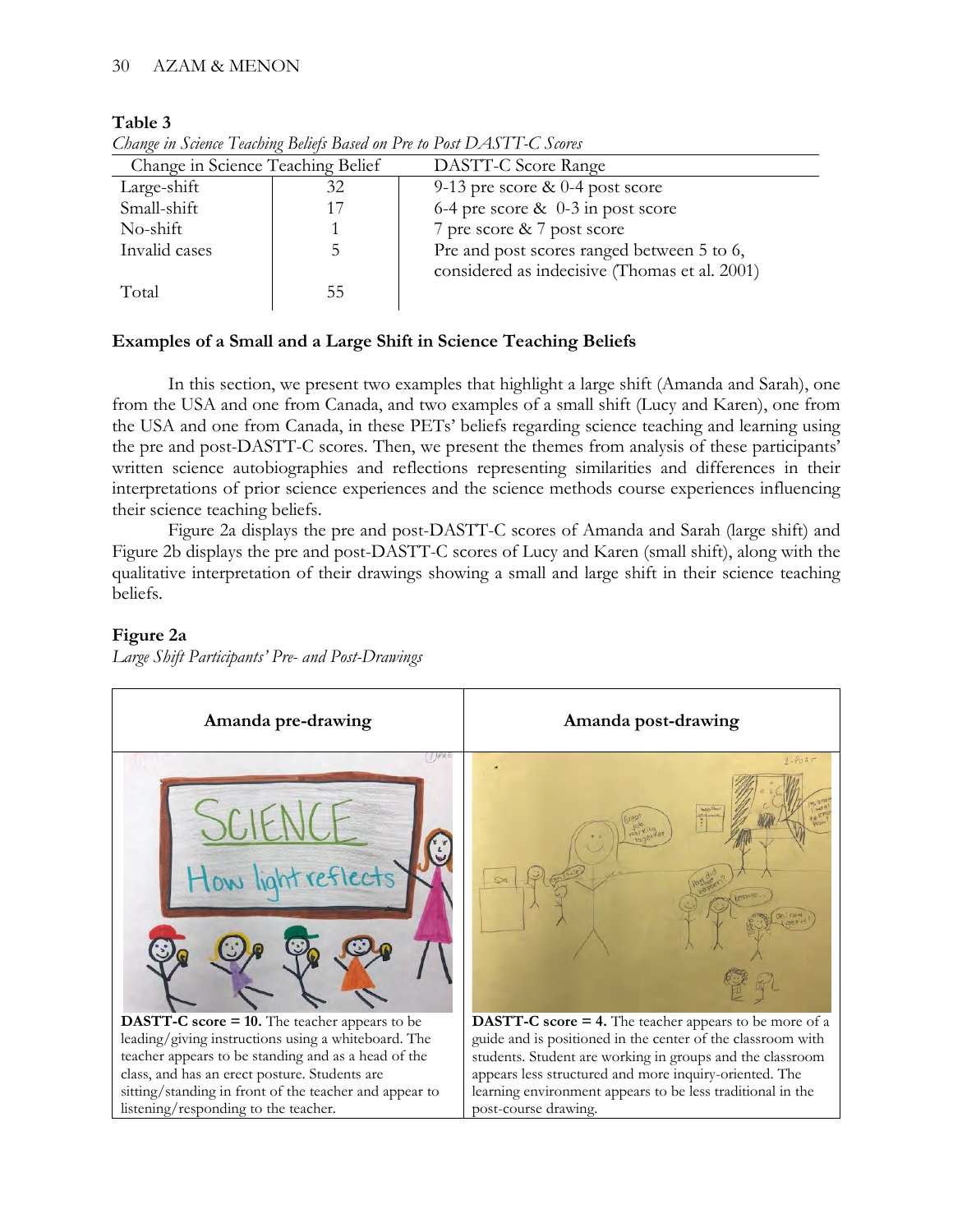

#### **Figure 2b**

*Small Shift Participants' Pre- and Post-Drawings*

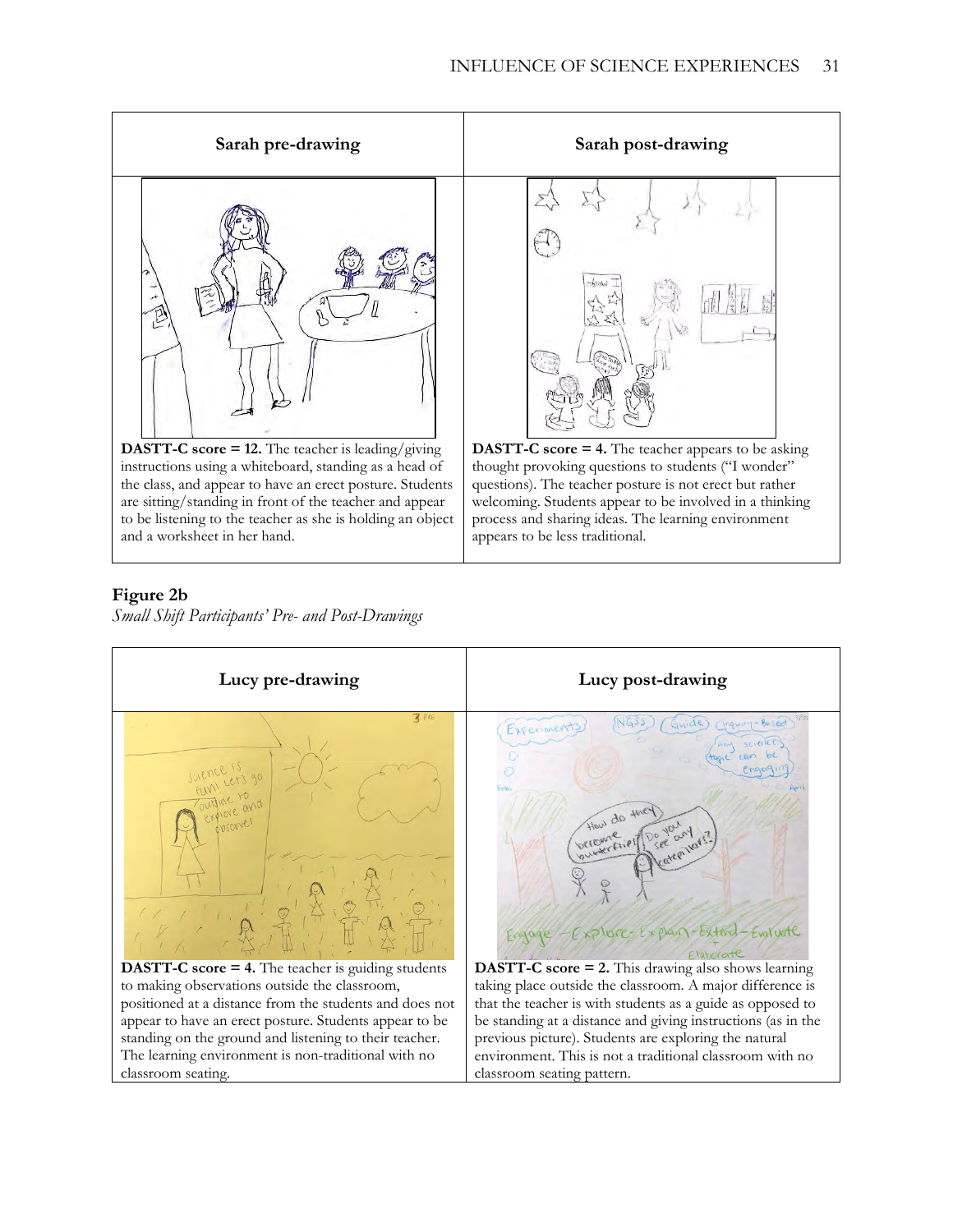

# Influences on Science Teaching Beliefs

In this section, we describe findings from the qualitative analysis to reveal how prior science experiences and the science methods course experiences influenced PETs' science teaching beliefs. We particularly focused on how participant with small and large shifts in their science teaching beliefs, from the beginning to the end of the semester, interpret their science learning and teaching experiences. First, we present themes from analysis of science autobiographies followed by the analysis of their reflections to represent similarities and differences in their interpretations of prior science experiences and the science methods course experiences influencing their science teaching beliefs.

**Prior Science Experiences Influencing Science Teaching Beliefs.** Findings in this section are organized under three themes: (a) experiences with science teachers, (b) experiences as science learners, and (c) experiences with the learning environment in prior science courses.

**Experiences with Science Teachers.** In this section, we present participants' description of their experiences with their prior science teachers and how specific teacher attributes impacted their interest in science. There were noticeable differences between the prior science experiences of participants' who had large shifts in their DASTT-C scores versus those who had small shifts in their DASTT-C pre to post scores. Participants with large shifts often mentioned their distress towards science. In general, two participants, Sarah, and Amanda (large shift) often reported negative experiences with their science teachers. For instance, Sarah reported her teachers from high school science courses as those who "didn't really bring enthusiasm to the class" to help them get excited about the science topic. These experiences seemed to affect participants' confidence in the subject. As Amanda reported, "Those negative experiences affected me by making me not like the topic covered and also decreased my confidence levels in those areas." Conversely, participants, Karen, and Lucy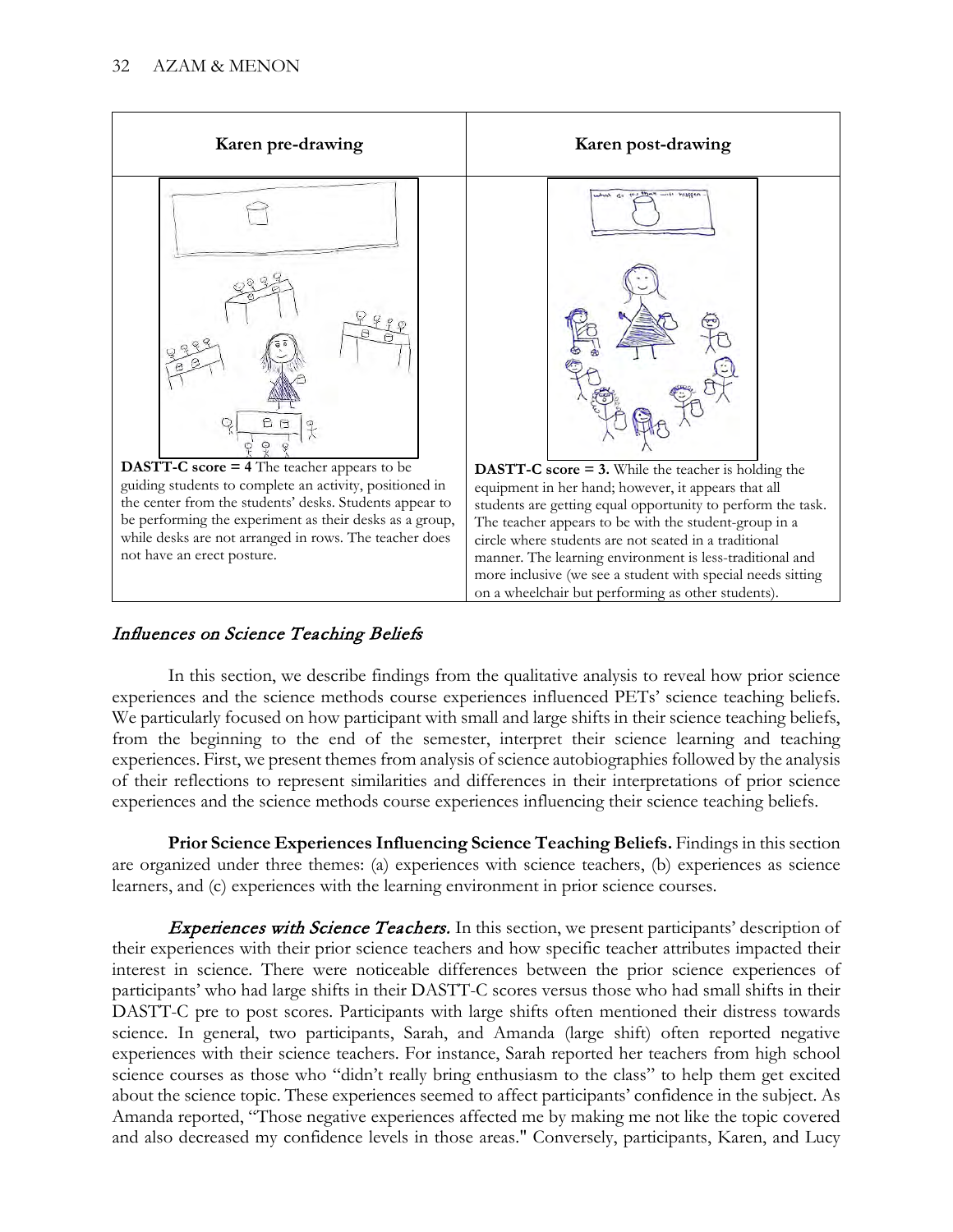(small shift), who had small shifts in their scores often reported their science teachers as 'great teachers' and used adjectives such as 'enthusiastic' and 'passionate' for their science teachers. These participants reported that their interest in science developed because of their teachers, as Karen mentioned, "having excellent science teachers is a reason why I love science. Throughout my school years, I was fortunate enough to have a number of great teachers, especially in science."

Interestingly, there were differences in the teaching strategies employed by the science teachers in the prior science courses for large versus small shift participants, which impacted their present beliefs about science teaching. For instance, participants who had large shifts in DASTT-C scores reported using worksheets more often. As Sarah mentioned, "I can recall a lot of worksheets and coloring material, I am unable to remember much about the science content." Conversely, Karen, who had a small shift in DASTT-C scores mentioned learning via a variety of strategies employed by her teachers, which sparked her interest in science. She mentioned, "Not only is my science teacher responsible for creating that spark within me, but I also think that my love for science is largely due to the wide variety of activities he made us performed within our class."

**Experiences as Science Learners.** In this section, participants from the above two groups describe their prior science experiences and how they felt about learning science in their schools and colleges. In general, the prior science learning experiences were mostly positive for participants who had small shifts in their DASTT-C pre to post scores as compared to participants with large shifts in pre to post scores. For the small shift participants, science was relatable for their daily life and part of their daily school routine since elementary grade-level. As Lucy (small shift) wrote, "The science classes that I took in high school increased my interest in understanding how things occur. Science was a part of my daily learning and no matter how long I spent focusing on science I never got tired of it." In contrast, participants who had a large shift in pre and post score mentioned anxiety and pressure when learning science. As Amanda (large shift) mentioned, "I felt so much pressure during lab to not make a mistake." Sarah wrote similar thoughts as she mentioned, "When having to do experiments and record our answers, I had a lot of anxiety over getting the same result as everyone else." Both participants' responses about their experiences as a science learner suggested disappointment with lack of success in learning science content.

**Experiences Within the Learning Environment.** The learning environment refers to how participants described their science class atmosphere and whether they found the atmosphere conducive towards their learning. The participants with a large shift in their pre to post-DASTT-C scores reported more memorization and learning facts rather than learning through strategies that led to deeper connections with the material. For instance, Sarah (large shift) described the learning environment as "unpleasant because his teaching approach was not very effective and hurtful at times toward the class. It did not create a pleasant atmosphere for learning." Similarly, Amanda (large shift) described prior science learning as "disorganized and straight from the book" or "test-oriented and brutal as unless you had the information memorized like the back of your hand there was no way to succeed." On the contrary, Karen and Lucy (small shift) described their learning environment as having "freedom and independence." Karen elaborated on the positive environment, "I was able to explore through experimentation. I enjoyed doing experiments the most because they were hands-on and it allowed me to apply what I learned in class to the experiment."

**Science Methods Course Experiences Influencing Science Teaching Beliefs.** The findings have been organized under three themes: (1) experiences as science teachers, (2) experiences with young learners, and (3) experiences in the learning environment participants created for their learners.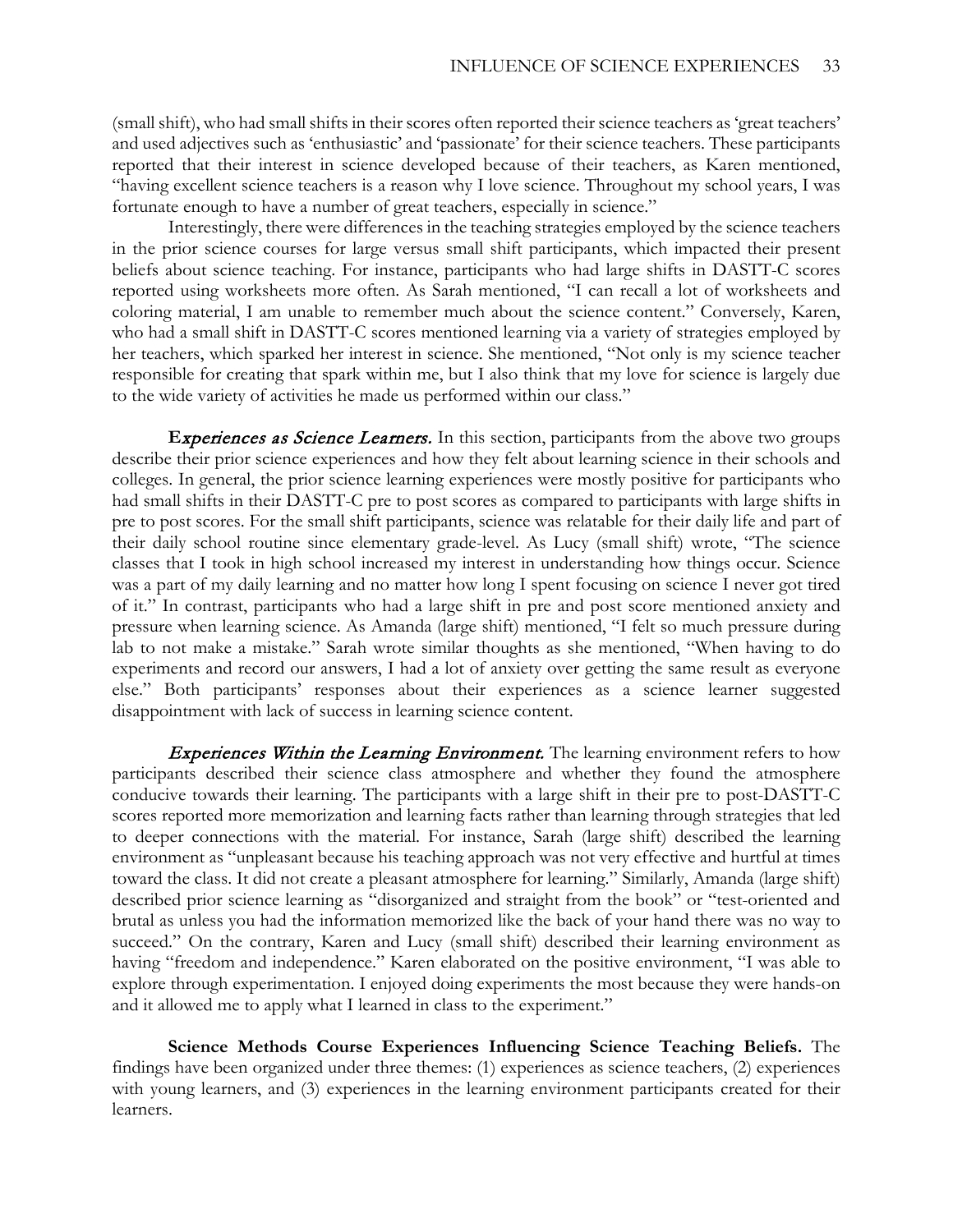**Experiences as Science Teachers.** In this section, we describe participants' science methods course experiences and how these experiences impacted their confidence in science teaching. Participants from both groups (large and small shift) described their experiences regarding planning and implementing their science lessons in elementary classrooms. Despite having varied prior science experiences, both participant groups described their experiences of using the 5E learning cycle and probing questions to engage students. For example, Sarah (large shift) wrote, "We asked them if they knew how animals protect themselves in their environment and then guided them through an activity using their imagination to pretend they were an animal trying to avoid a predator. We then asked them questions on how they kept themselves hidden, what animal they were, and if they could catch their prey." Similarly, Karen (small shift) said, "We asked questions that encouraged higher level thinking such as, "What do you think would happen if all the trees in a forest were cut down to make room for new buildings?" The participants' views on thought-provoking questioning is interesting as not all participants learned science this way but were willing to include more questioning rather than 'teacher telling' traditional approach.

Both participant groups (small and large shift) felt that the learning cycle approach offered more clarity towards building students' understanding of the science concepts and saw value in teaching this way. While describing their experiences using 5Es in their reflections, we noticed that while the 5E model was an obvious approach to teaching for the participants with small shifts in their DASTT-C scores, it was a reflective approach for participants with large shifts to make that strategy as their choice for their teaching. For example, Sarah (large shift) "thought about reading the book to the students," however, reflecting on the lesson objectives, she changed the lesson plan and decided to use "a more hands-on approach" to engage her science learners. She further described that "the key strategies that guided their group's lessons were constructivism and 5E approach."

The participants' thoughts are interesting considering that participants' with a large shift in their DASTT-C scores did not experience inquiry-based science teaching in their previous science courses. On the other hand, participants with a small shift in their DASTT-C scores integrated handson approach seamlessly in their lesson planning and were more confident in doing so for their science lesson. As Lucy (small shift) said, "My group member and I vigorously prepared our lesson plan until we were comfortable and confident with the material we were planning to teach to the children. We followed the 5E model when developing our lesson plan." It is worth noting that the participants with small shift were more exposed to hands-on inquiry-based learning in their previous science courses, as evident from their descriptions in their science autobiographies.

**Experiences with Science Learners.** In this section, we describe participants' experiences with young learners while reflecting on their science teaching experiences, which revealed that both participant groups (with a large and small shift in their pre-post DASTT-C scores) were able to engage their learners successfully. Witnessing their students' interest in their science lessons enhanced participants' confidence in science teaching. For example, Amanda (large shift) described, "I feel that the students responded well to the lesson and to us. They were comfortable in asking us questions and interested in learning what we were teaching." Similarly, Karen (small shift) mentioned, "They were much more engaged than we had anticipated and it filled me with encouragement and pride when teaching the lesson." Lucy's (small shift) response echoed this tendency: "The students had a positive response to the lesson, and they were very interested and engaged throughout the entire thing."

Both participant groups shared their success with student engagement, however, there were few differences in terms of the challenges they faced. In general, the participants with small shifts in their pre to post-DASTT-C scores were more confident in their ability to engage young learners and described their positive experiences with their students' learning as a result of their field teaching. Conversely, the participants who had a large shift in their pre to post-DASTT-C scores, who earlier had negative science experiences as science learners, shared challenges that they faced helping their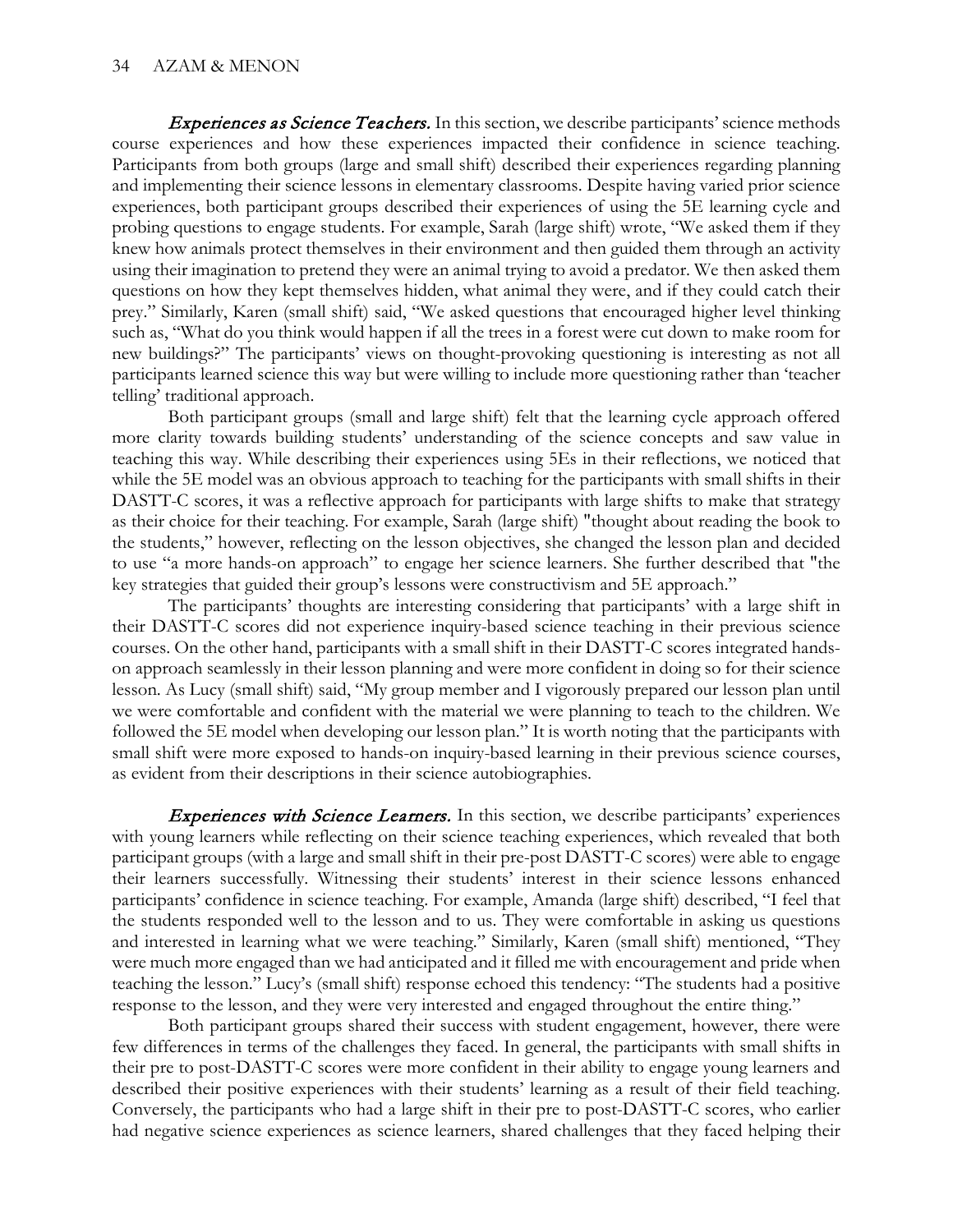students. For example, Sarah (large shift) wrote, "I think that the most commonplace that our students got stuck on was the data chart. I think that even though we explained how to record the answers and where it would all go on the sheet, they still had difficulty looking up and down the column and across the row depending on where we were." And, Karen (small shift) described that "the students were able to follow along with the initial activity in which they used their imagination to pretend they were an animal, and they did well in answering questions, but in the second activity there seems to have some confusion." These ideas were interesting as participants with a large shift in their DASST-C scores included more descriptions of the challenges they faced with the implementation of science lessons in the field as compared to the small shift group participants.

**Experiences Within the Learning Environment.** The learning environment referred to how participants designed the activities that created an atmosphere conducive for student learning. Participants from both groups (large and small shift in DASTT-C score) described their experiences within the learning environment they designed for their learner and the impact of this environment on their students' learning. Both the groups (1) experienced success with their lessons, and (2) created a hands-on student-centered learning environment for their elementary learners. For example, Sarah (large shift) described, "We wanted to create a hands-on learning experience for our students, but we also wanted to find out how much knowledge they had already acquired about the concept of camouflage. The intention was to provide an opportunity to expand their knowledge base of how animals protect themselves in the environment, as well as to modify any misconceptions they may have." However, the participants who had small shifts in their pre to post-DASTT-C scores, who had positive prior science experiences relatively, were more confident in their ability to include hands-on learning experiences. For example, Karen (small shift) described, "I allowed the students to explore the materials. This lesson was really hands-on and we made sure that each student had a turn for each trial of rolling the ball." Furthermore, the small shift group participants were more flexible to adapt their lessons according to the learning needs of their students as well as to let students test their ideas. For example, Lucy (small shift) described a situation where two of her students wanted to explore newer ways to see how the ramp height is related to how far the ball would go.

The other two boys were experimenting with the materials by lifting the ramp higher and higher to make the ball roll further. The one boy thought that if the ramp was straight up down, it would go the furthest, but when he tested it, he saw that it dropped straight down and did not roll anywhere. He learned from playing with the materials that a ramp has to have a slight tilt to allow the ball to roll. This was a great example of what students can learn if you let them explore.

On the contrary, the large shift group participants, who were designing and implementing the hands-on learning for the first time, struggled with classroom management with this new learning environment. For instance, Amanda (large shift) mentioned, "One thing that did not go well was our materials. Hands-on learning is important but attempting to control my group, hold the materials in a place where they could not get them, and facilitate the lesson was difficult." The participant struggled to keep students on the task given that the lesson involved balls, which according to her distracted one of her student from the topic. As she said, "The students kept finding a way to get a ball or a block and hiding or playing with it. The students would take the ball and rub it on their hands. It was hard not to get frustrated, and I feel as if I did a good job keeping my calm. It was frustrating because every time I had to stop to receive the material, it would take away time from the lesson."

#### **Discussion and Implications**

The study investigates preservice elementary teachers' beliefs about science learning and teaching and how a shift in these beliefs is influenced by their experiences with science learning teaching before and during a science methods course. PETs' pre and post drawings were used because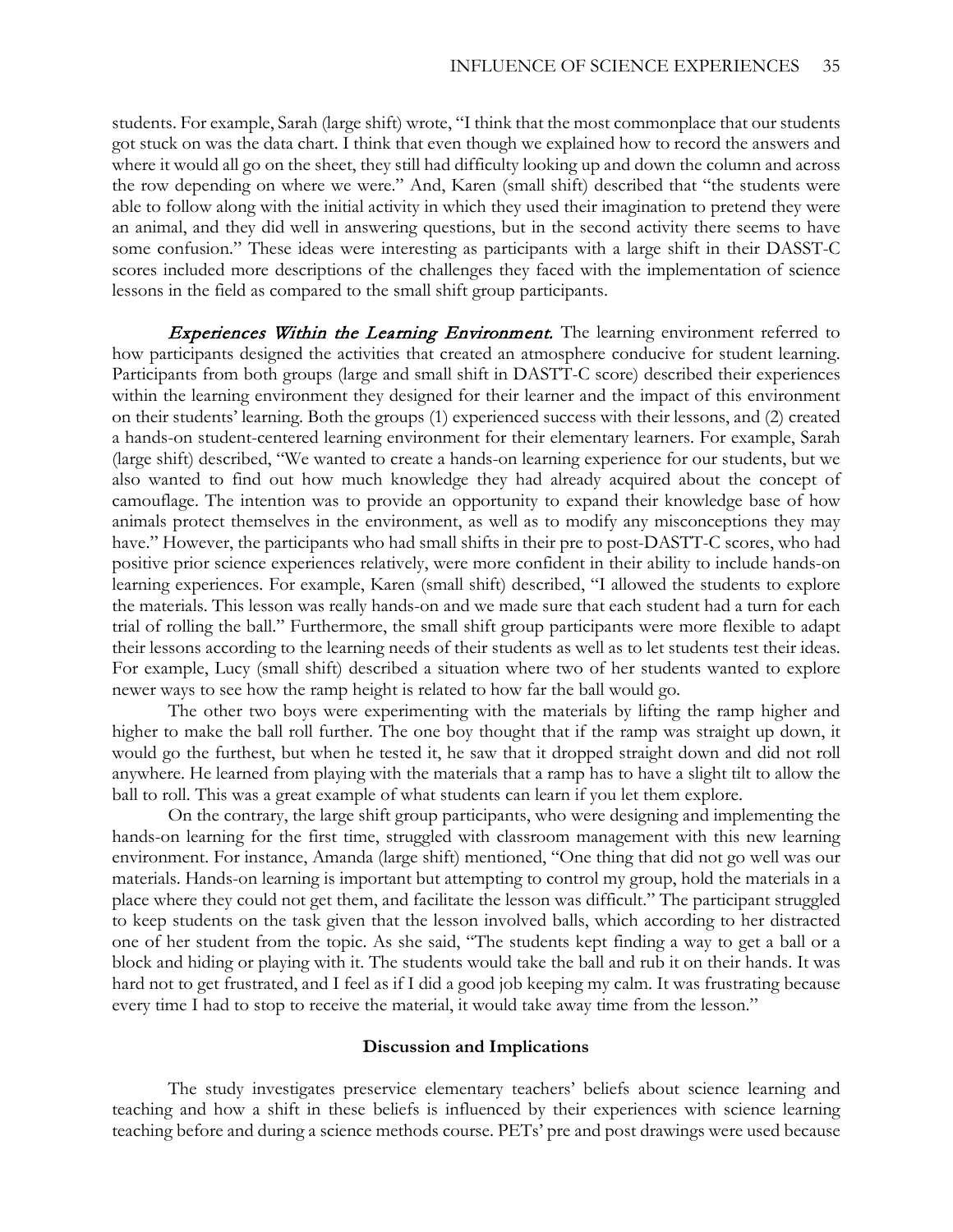they have shown to be a powerful tool to document teacher beliefs of self as science teachers, about science teaching styles, personal theories, and pedagogical attitudes regarding science teaching (Ambusaidi & Al-Balushi, 2012; Markic & Eilks, 2015; Yilmaz, Turkmen, Pederson, & Cavas, 2007). The DASTT-C tool has been utilized by prior researchers with preservice teachers at various levels of their teacher training programs to study the change in their science teaching beliefs. In this study, using DASTT-C tool allowed us to compare PETs' science teaching beliefs, however, this study also added to the literature by explaining the issue of subjective scoring and suggested a way to compare shifts in science teaching beliefs before and after a science methods course. To reveal this process of belief change this research quantified the change in PETs' science teaching beliefs by determining the amount of shift in PETs' science teaching beliefs. A large shift shows a shift from teacher-centred beliefs to student-centred beliefs, and a small shift shows a shift from less student-centered beliefs to more student-centred beliefs. This research, then investigating how PETs with a small and large shift interpret their experiences of science teaching and learning in context of a science methods course.

Past research suggests that prior K-12 science learning experiences may impact preservice teachers' beliefs at the time they enter the teacher education program (Knaggs & Sondergeld, 2015; Yoon et al., 2006). However, recent recommendations suggest a need for a rigorous investigation to develop a deeper understanding of how specific experiences (memories and episodes of science learning and teaching) impact science teachers' images (Bulder, 2017).

Regarding our findings, we observed that at the beginning of the course PETs' science teaching beliefs were more teacher-centered and authoritative in nature. More drawings showed teacher as an authority, at the center of the classroom with control over the class, materials, and students listening to them. Other studies have also found similar images held by preservice teachers at the time they enter science methods courses (Ambusaidi & Al-Balushi, 2012; Bulder, 2017; Markic & Eilks, 2015; Thomas & Pederson, 2003). Upon further investigation of PETs' science autobiographies, we found that their pre-drawings were reflections of their prior science learning experiences. For instance, reflections of how they felt as learners of science, ways they were taught by their science teachers, and the overall learning environment they were exposed to within their previous science courses. Other researchers have also claimed that these critical episodes have the power to influence PETs' existing beliefs about science teaching and learning (Goodman, 1988; Nespor, 1987; Thomas & Pederson, 2003). For those participants who had positive learning experiences (small shift) held more student-centered beliefs regarding science teaching as represented in their drawings. Conversely, participants who learned science in a traditional way (large shift) held traditional views of science teaching as depicted in their drawings. Evidently, these views as represented in their drawings were reflections of their prior experiences with science.

#### **Changes in Beliefs Regarding Science Teaching**

 Previous research have noted a change in PETs' beliefs after the exposure in science methods course (Buldur, 2017; Markic & Eilks, 2015; Minogue, 2010). In this study, we further investigated the change in terms of small and large shifts in context of the science methods course. Evidently, learning reform-based pedagogies as well as planning and implementing the science lesson using those pedagogies proved crucial towards causing such a change. Interestingly, the participants (large shift) who held negative beliefs about science teaching, owing to their prior experiences, experienced a positive shift in their science teaching beliefs because of the successful teaching experiences in the field. This tendency was found in the reflections on their science teaching where participants found appreciation and value in science teaching using student-centered styles of teaching. Other factors that may have impacted participants' positive beliefs about science teaching (as depicted through their drawings) include understanding the context that includes what to expect when teaching science with younger students, more familiarity with the classroom environment, the improved vision of how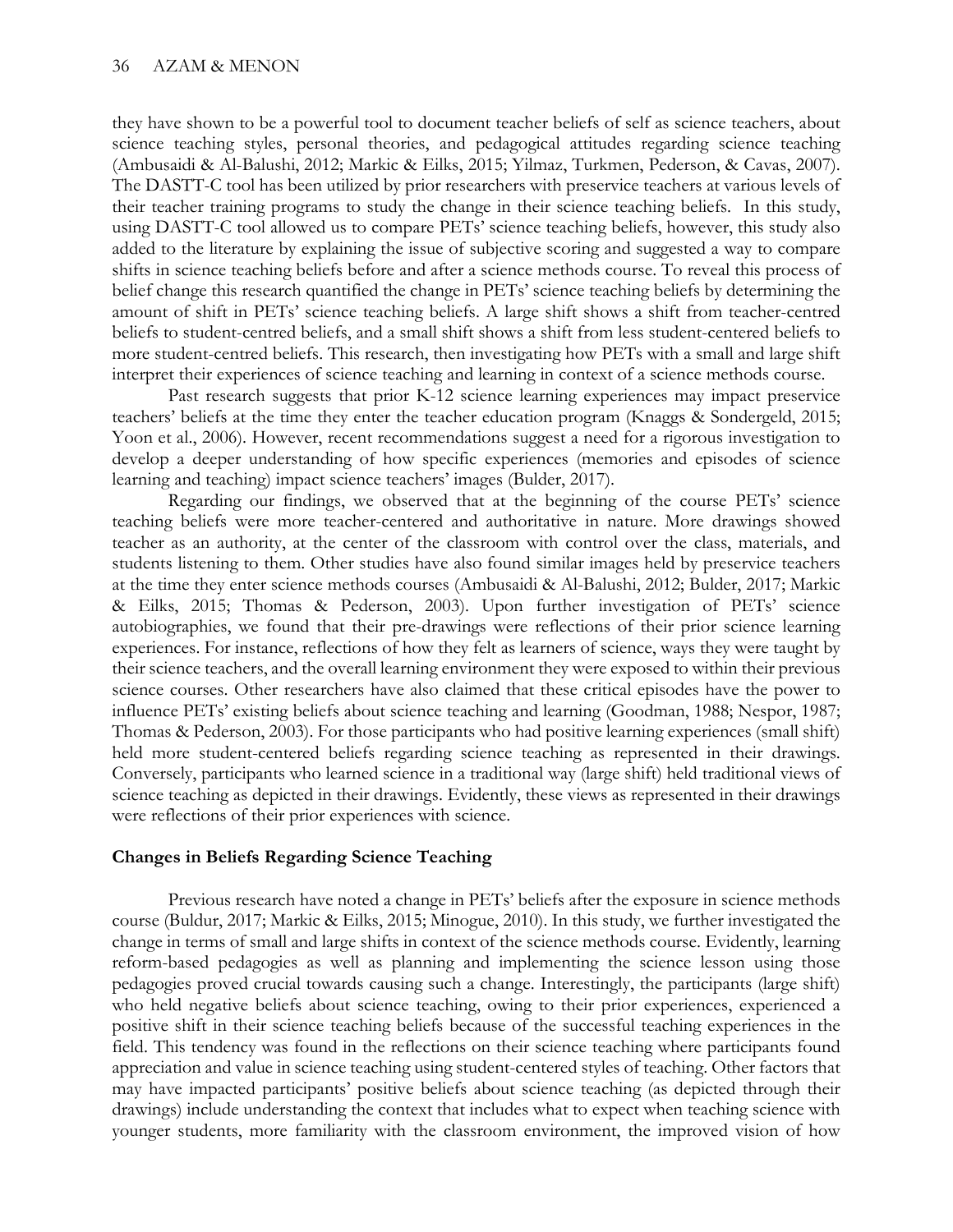pedagogical strategies impact student learning.

Regardless of the nature of their prior experiences, PETs (both small shift and large shift) in this study had greater success in engaging their learners and were able to witness that the studentcentered environment could help students learn, as evident from the qualitative analysis of participants' reflection papers. These episodes of success solidified their confidence in themselves as science teachers. More drawings showed the teacher acting as a *guide* and as a *facilitator* as opposed to the head of the class. Also, the drawings depicted students taking active roles in hands-on scientific investigations and figuring things out on their own. Interestingly, many drawings showed science learning in informal learning environments such as students outside the classroom with hand lenses or observing trees in the garden. These findings are in accord with other studies which had found a shift in PETs' beliefs from traditional to more student-centered instruction after their participation in the science methods coursework (Buldur, 2017; Minogue, 2010; Thomas & Pederson, 2003). Our study adds to the literature by providing evidence on how teachers' beliefs are linked to personal histories and critical incidents regarding their prior science experiences. Based on our results, we conclude that successful teaching experiences have a potential to influence PETs' self-images as science teachers.

#### **Implications for Practice and Future Research**

There are important implications for PET education given the results showing positive shifts in PETs' beliefs owing to personal success with science teaching. Often times, students confront student-centered learning approaches and reform-based pedagogies during science methods course that they may not have experienced as science learners. Science teacher educators must provide continuous support and mentoring to PETs as they confront and revisit their beliefs regarding science teaching. It is well known that new and positive experiences gained during science methods courses help support self-efficacy beliefs and positive science teacher self-image (Menon, 2018) thus, more opportunities are needed for PETs to plan, design, practice, and implement science lessons with new pedagogies they learn in methods courses. We may hope that successful personal experiences in the field may create new images that PETs may rely on for their science instruction. Given this conjecture, more longitudinal studies are needed to explore how and whether images formed during the teacher training program inform future practices.

In this study, we found that PETs' personal experiences as science teachers, their engagement with learners, and the learning environments impacted their science teaching beliefs. What added value to their student-centered beliefs is reflecting on their own practices as they were able to analyze elements of effective science teaching. Written science autobiographies also helped participants to recollect their memories from prior science experiences and challenge their beliefs about science teaching as they experience new strategies for teaching science. Therefore, opportunities for reflective practice are required for PETs in science methods courses. Additionally, a closer look at how views and perceptions are emerging with each additional teaching practice must be explored longitudinally. Studies should continue to explore elements of science methods courses and field-experiences that impact teachers' science teaching beliefs in the long-term. Such exploration must consider including multiple data sources to provide rich descriptions of changes in PETs' beliefs regarding science teaching.

*This research was supported by research grants from Faculty of Education, Memorial University of Newfoundland, Canada, and Newfoundland, Canada, and Fisher Endowment research funds, Jeff and Mildred Fisher College of Science & Mathematics, Towson University, USA (grant number 20171759-ED).*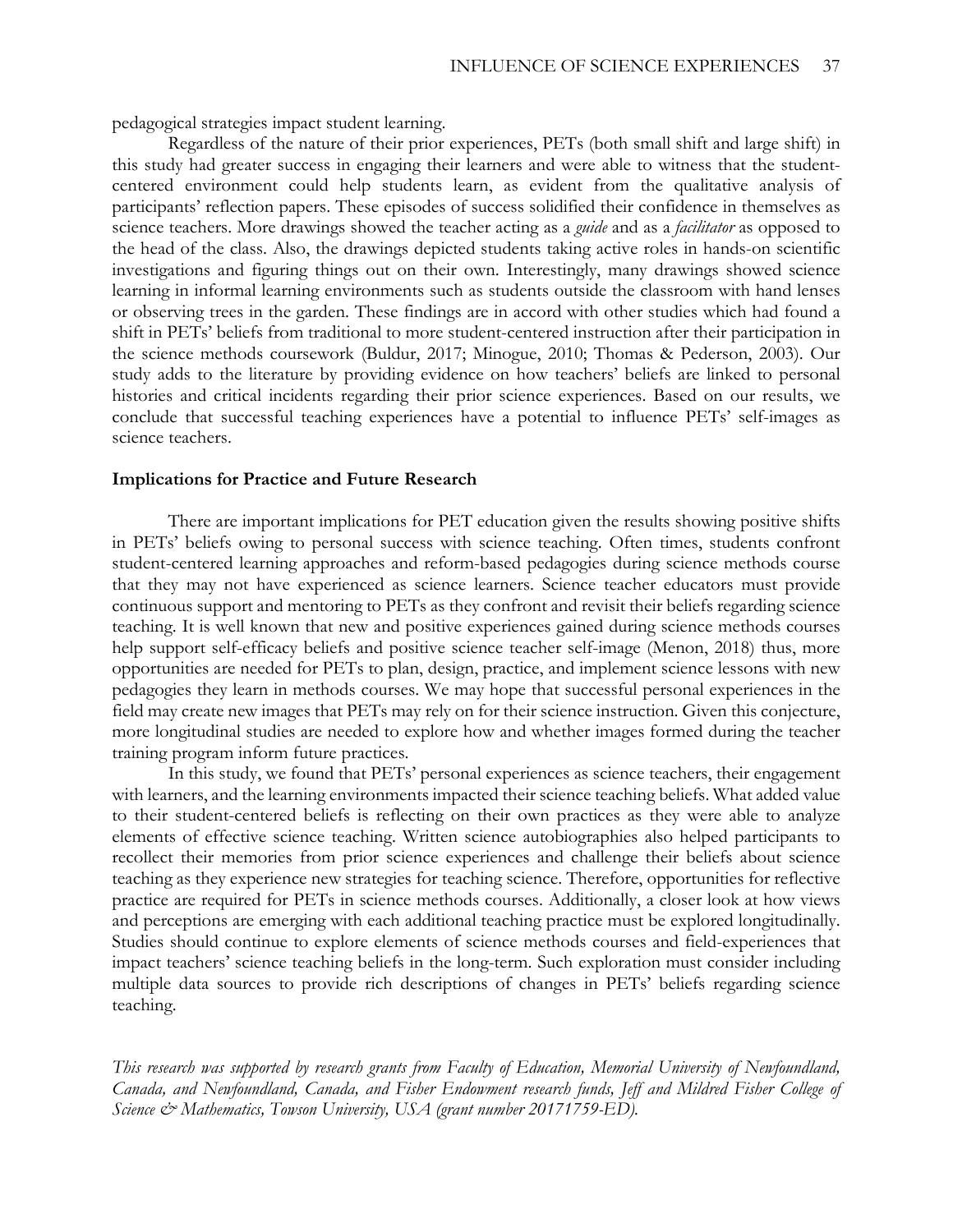**Saiga Azam** (sazam (amun.ca) is an Assistant Professor of Science Education in the Faculty of Education at the Memorial University of Newfoundland, Canada. She received her PhD from Werklund School of Education, University of Calgary, Canada. Her research focuses on studying science teachers' knowledge and beliefs about science teaching. In a recent research project, she explored the development of preservice elementary teachers' science teaching identify and change their beliefs about science teaching. for this research project. She received Research & Development funding from the Faculty of Education, Memorial University of Newfoundland.

**Deepika Menon** [\(dmenon2@unl.edu\)](mailto:dmenon2@unl.edu) is an Assistant Professor of Science Education in the Department of Teaching, Learning & Teacher Education at the University of Nebraska-Lincoln. Grounded by issues related to reforms in teacher education, her research focuses on pre-service and in-service STEM teacher education at the K-12 levels. She is interested in investigating course-related factors that support the development of pre-service elementary teacher self-efficacy and identity within teacher preparation programs. Dr. Menon is passionate about preparing the next generation of elementary science teachers by engaging preservice teachers in inquiry-based science using science and engineering practices in her science methods courses.

# **References**

- Akkus, H. (2013). Pre-service secondary science teachers' images about themselves as science teachers. *Journal of Baltic Science Education, 12*(2), 249-260. <http://oaji.net/articles/2015/987-1425758519.pdf>
- Ambusaidi, A. K., & Al-Balushi, S. M. (2012). A longitudinal study to identify prospective science teachers' beliefs about science teaching using the draw-a-science-teacher-test checklist. *International Journal of Environmental & Science Education, 7*(2), 291-311. [http://www.ijese.net/makale\\_indir/IJESE\\_1505\\_article\\_582f47a59fa2c.pdf](http://www.ijese.net/makale_indir/IJESE_1505_article_582f47a59fa2c.pdf)
- American Association for the Advancement of Science [AAAS] (1993). Benchmarks for science literacy. Washington, DC: American Association for the Advancement of Science. [http://www.project2061.org/publications/bsl/online/bolintro.htm.](http://www.project2061.org/publications/bsl/online/bolintro.htm)
- Appleton, K., & Kindt, I. (2002). Beginning elementary teachers' development as teachers of science. *Journal of Science Teacher Education, 13*(1), 43-61. <https://doi.org/10.1023/A:1015181809961>
- Australian Curriculum, Assessment and Reporting Authority [ACARA] (2015). Australian Curriculum. [http://www.australiancurriculum.edu.au](http://www.australiancurriculum.edu.au/)
- Avalos, B. & De Los Rios, D. (2013). Reform environment and teacher identity in Chile. In D. B. Napier & S. Majhanovich (Eds.), *Education, dominance and identity* (pp. 153-175). Sense Publishers. [https://doi.org/10.1007/978-94-6209-125-2\\_10](https://doi.org/10.1007/978-94-6209-125-2_10)
- Banilower, E. R., Smith, P. S, Weiss, I. R., Malzahn, K. A., Campbell, K. M. & Weis, A. M. (2013). Report of the 2012 national survey of science and mathematics education. [http://www.horizon-research.com/2012nssme/wp-content/uploads/2013/02/2012-](http://www.horizon-research.com/2012nssme/wp-content/uploads/2013/02/2012-NSSME-Full-Report1.pdf) [NSSME-Full-Report1.pdf](http://www.horizon-research.com/2012nssme/wp-content/uploads/2013/02/2012-NSSME-Full-Report1.pdf)
- Battista, M. T. (1994). Teacher beliefs and the reform movement in mathematics education. *Phi Delta Kappan, 76*(6), 462-470.<http://www.jstor.org/stable/43156074>
- Bautista, N. U. (2011). Investigating the use of vicarious and mastery experiences in influencing early childhood education majors' self-efficacy beliefs. *Journal of Science Teacher Education, 22*(4), 333-349.<http://www.jstor.org/stable/43156605>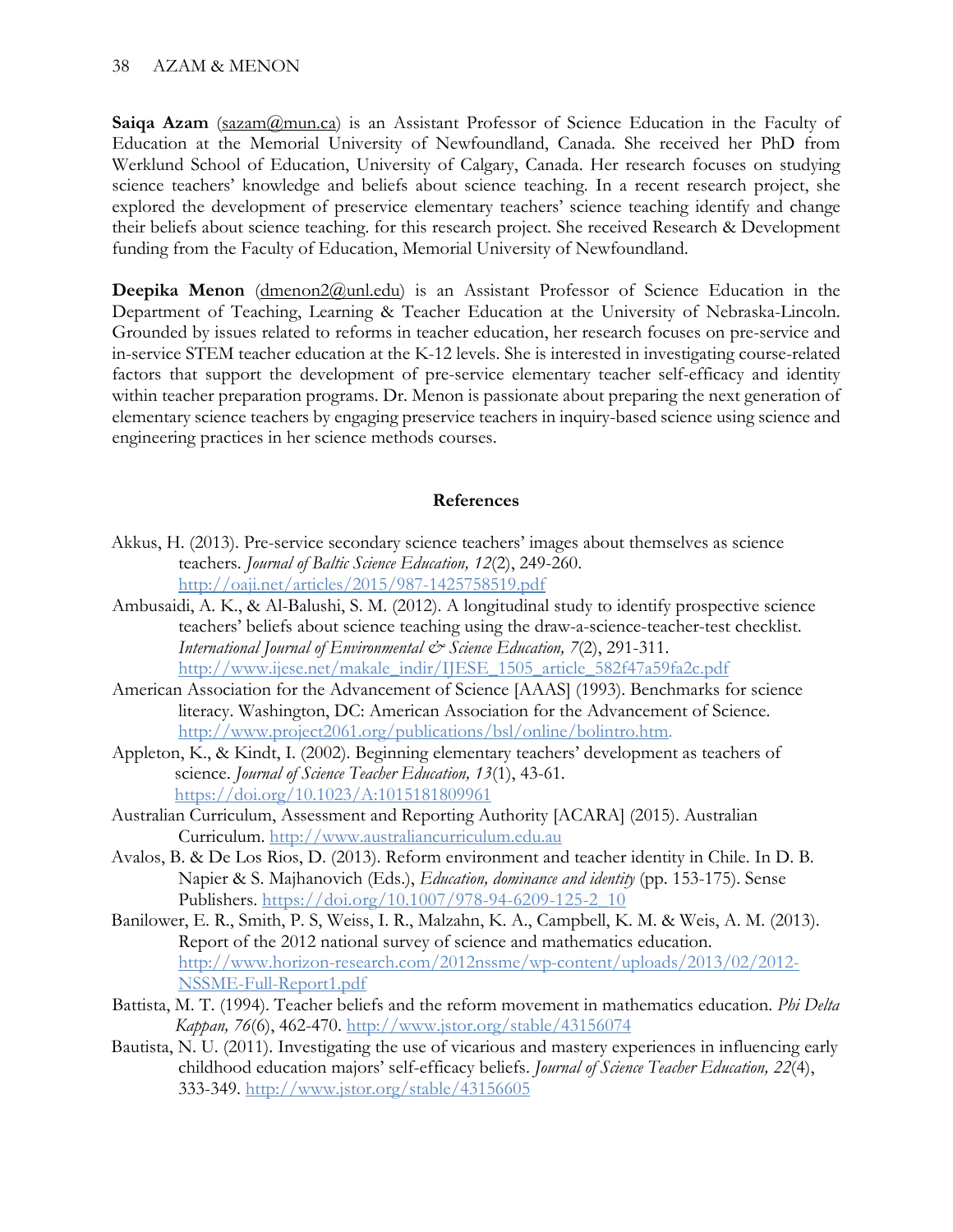- Bianchini, J. A. and Colburn, A. (2000). Teaching the nature of science through inquiry to prospective elementary teachers: A tale of two researchers. *Journal of Research in Science Teaching, 37*, 177-209. [https://doi.org/10.1002/\(SICI\)1098-2736\(200002\)37:2<177::AID-](https://doi.org/10.1002/(SICI)1098-2736(200002)37:2%3C177::AID-TEA6%3E3.0.CO;2-Y)[TEA6>3.0.CO;2-Y](https://doi.org/10.1002/(SICI)1098-2736(200002)37:2%3C177::AID-TEA6%3E3.0.CO;2-Y)
- Brown, T. & McNamara, O. (2011). *Becoming a mathematics teacher*. Springer.
- Buldur, S. (2017). A longitudinal investigation of the preservice science teachers' beliefs about science teaching during a science teacher training programme. *International Journal of Science Education, 39*(1), 1-19.<https://doi.org/10.1080/09500693.2016.1262084>
- Bursal, M. (2010). Turkish preservice elementary teachers' self-efficacy beliefs regarding mathematics and science teaching. *International Journal of Science and Mathematics Education, 8*, 649-666. <https://doi.org/10.1007/s10763-009-9179-6>
- Bybee, R. (2014). The BSCS 5E instructional model: Personal reflections and contemporary implications. *Science and Children, 51*(8), 10-13.
- Chambers, D.W. (1983). Stereotypic images of the scientist: The Draw-A-Scientist Test*. Science Education, 67*(2), 255-265.<https://doi.org/10.1002/sce.3730670213>
- Crawford, B. A. (2007). Learning to teach science as inquiry in the rough and tumble of practice. Journal of Research in Science Teaching, 37(9), 916-937. [https://doi.org/10.1002/1098-2736\(200011\)37:9<916::AID-TEA4>3.0.CO;2-2](https://doi.org/10.1002/1098-2736(200011)37:9%3C916::AID-TEA4%3E3.0.CO;2-2)
- Creswell, J., & Plano Clark, V. (2011). *Designing and conducting mixed methods research* (2nd ed.). Sage.
- Davis, E. A. (2006). Characterizing productive reflection among preservice elementary teachers: Seeing what matters. *Teaching and Teacher Education, 22*, 281–301. <https://doi.org/10.1016/j.tate.2005.11.005>
- Ellsworth, J. Z., & Buss, A. (2000). Autobiographical stories from preservice elementary mathematics and science students: Implications for K - 16 teaching. *School Science and Mathematics, 100*(7), 355-364.<https://doi.org/10.1111/j.1949-8594.2000.tb18177.x>
- Finson, K. D. (2001). Investigating preservice elementary teachers' self-efficacy relative to self-image as a science teacher. *Journal of Elementary Science Education, 13*(1), 31-42. <https://doi.org/10.1007/BF03176931>
- Finson, K. D., Beaver, J. B., & Cramond, B. L. (1995). Development of and field-test of a checklist for the draw-a-scientist test. *School Science and Mathematics, 95*(4), 195-205. <https://doi.org/10.1111/j.1949-8594.1995.tb15762.x>
- Fletcher, S. S., & Luft, J. A. (2011). Early career secondary science teachers: A longitudinal study of beliefs in relation to field experiences. *Science Education, 95*(6), 1124-1146. <https://doi.org/10.1002/sce.20450>
- Furlong, C. (2013). The teacher I wish to be: Exploring the influence of life histories on student teacher idealised identities. *European Journal of Teacher Education, 36*(1), 68-83. <https://doi.org/10.1080/02619768.2012.678486>
- Gencer, A. S., & Cakiroglu, J. (2007). Turkish pre-service science teachers' efficacy beliefs regarding science teaching and their beliefs about classroom management. *Teaching and Teacher Education, 23*, 664-675.<https://doi.org/10.1016/j.tate.2005.09.013>
- Goodman, J. (1988). Constructing a practical philosophy of teaching: A study of preservice teachers' professional perspectives. *Teaching and Teacher Education, 4*, 121-137. [https://doi.org/10.1016/0742-051X\(88\)90013-3](https://doi.org/10.1016/0742-051X(88)90013-3)
- Greene, J. C. (2007). *Mixed methods in social inquiry*. San Francisco: Jossey-Bass
- Gunning, A., & Mensah, F. (2011). Preservice elementary teachers' development of self-efficacy and confidence to teach science: A case study. *Journal of Science Teacher Education, 22*(2), 171-185. <https://doi.org/10.1007/s10972-010-9198-8>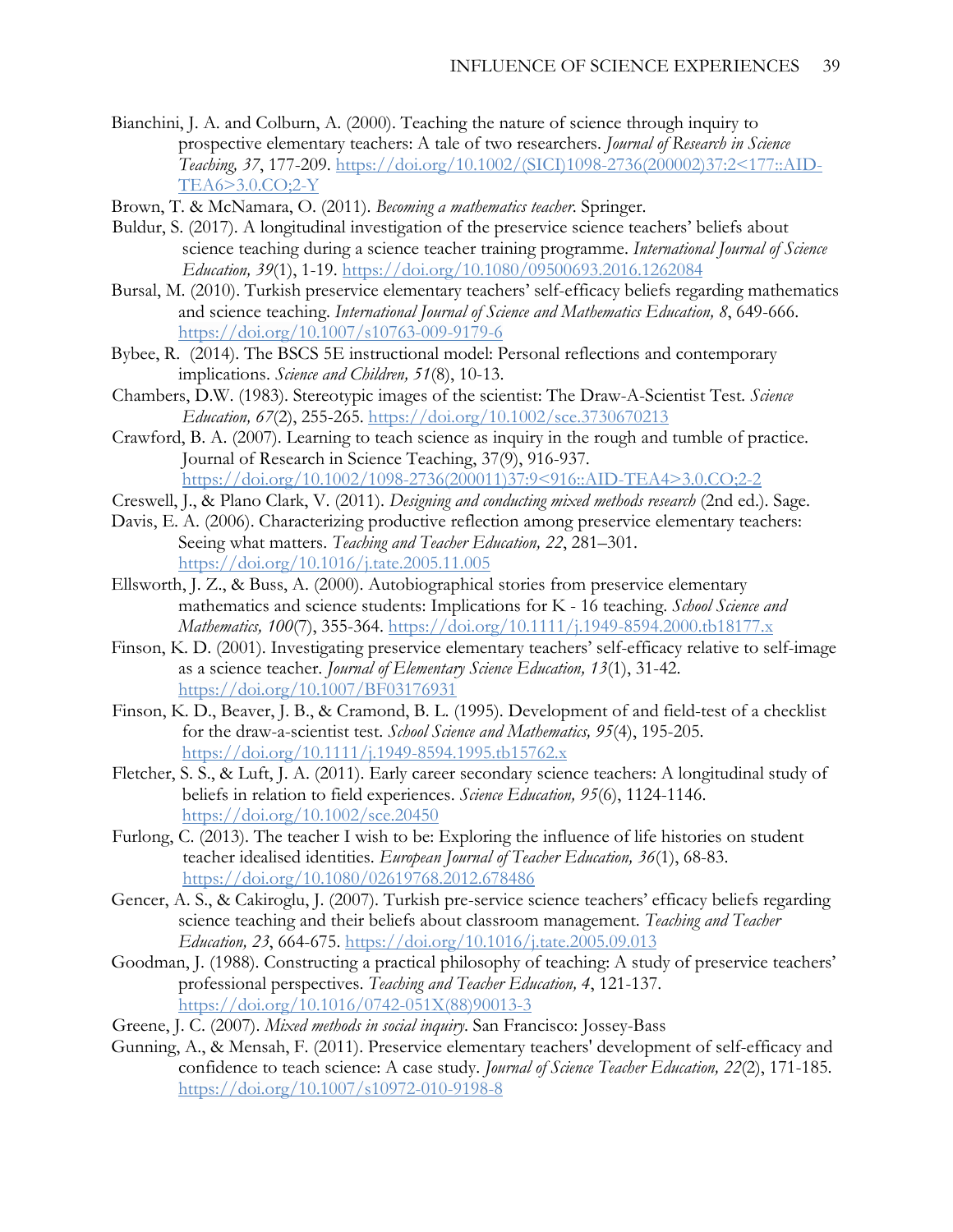- Gunstone, R. F., Slattery, M., Baird, J. R., & Northfield, J. R. (1993). A case study exploration of development in pre-service science teachers. *Science Education, 77*(1), 47–73. <https://doi.org/10.1002/sce.3730770104>
- Hancock, E. & Gallard, A. (2004). Preservice science teachers 'beliefs about teaching and learning: The influence of K-12 field experiences. *Journal of Science Teacher Education, 15*(4), 281-291. <https://doi.org/10.1023/B:JSTE.0000048331.17407.f5>
- Hong, J. Y. (2010). Pre-service and beginning teachers' professional identity and its relation to dropping out of the profession. *Teaching and Teacher Education, 26*(8), 1530- 1543. <https://doi.org/10.1016/j.tate.2010.06.003>
- Howes, E.V. (2002). Learning to teach science for all in the elementary grades: What do preservice teachers bring? *Journal of Research in Science teaching, 39*(9), 845–869. <https://doi.org/10.1002/tea.10049>
- Jones, M. G., & Leagon, M. (2014). Science teacher attitudes and beliefs. In N. G. Lederman & S. K. Abell (Eds.), *Handbook of research on science education* (pp. 830–847). Routledge. <https://doi.org/10.4324/9780203097267>
- Kagan, D. (1992). Implications of research on teacher beliefs. *Educational Psychologist, 27*(1), 65-90. [https://doi.org/10.1207/s15326985ep2701\\_6](https://doi.org/10.1207/s15326985ep2701_6)
- Kang, N., & Wallace, C. S. (2004). Secondary science teachers' use of laboratory activities: Linking epistemological beliefs, goals, and practices. *Science Education, 89*(1), 140-165. <https://doi.org/10.1002/sce.20013>
- Knaggs, C. M., & Sondergeld, T. A. (2015). Science as a learner and as a teacher: Measuring science self-efficacy of elementary preservice teachers. *School Science and Mathematics, 115*(3), 117- 128.<https://doi.org/10.1111/ssm.12110>
- Lee, H. J. (2005). Understanding and assessing preservice teachers' reflective thinking. *Teaching and Teacher Education, 21*(6), 699-715.<https://doi.org/10.1016/j.tate.2005.05.007>
- Lotter, C., Harwood, W. S., & Bonner, J. J. (2007). The influence of core teaching conceptions on teachers' use of inquiry teaching practices. *Journal of Research in Science Teaching, 44*(9), 1318 – 1347.<https://doi.org/10.1002/tea.20191>
- Luft, J.A. (1999). Teachers' salient beliefs about a problem-solving demonstration classroom inservice program*. Journal of Research in Science Teaching, 36*, 141–158. [https://doi.org/10.1002/\(SICI\)1098-2736\(199902\)36:2<141::AID-TEA3>3.0.CO;2-P](https://doi.org/10.1002/(SICI)1098-2736(199902)36:2%3C141::AID-TEA3%3E3.0.CO;2-P)
- Luft, J. A., & Roehrig, G. H. (2007). Capturing science teachers' epistemological beliefs: The development of the teacher beliefs interview. *Electronic Journal of Science Education, 11*(2), 38- 63.<http://ejse.southwestern.edu/article/view/7794>
- Markic, S., & Eilks, I. (2012). A comparison of student teachers' beliefs from four different science teaching domains using a mixed methods design. *International Journal of Science Education, 34*(4), 589-608.<https://doi.org/10.1080/09500693.2011.608092>
- Markic, S., & Eilks, I. (2013). Potential changes in prospective chemistry teachers' beliefs about teaching and learning—A cross-level study. *International Journal of Science and Mathematics Education, 11*, 979-998.<https://doi.org/10.1007/s10763-013-9417-9>
- Markic, S., & Eilks, I. (2015). Evaluating drawings to explore chemistry teachers' pedagogical attitudes. In M. Kahveci & M. Orgill (Eds.), *Affective Dimensions in Chemistry Education* (pp. 259-278). Heidelberg: Springer. [https://doi.org/10.1007/978-3-662-45085-7\\_13](https://doi.org/10.1007/978-3-662-45085-7_13)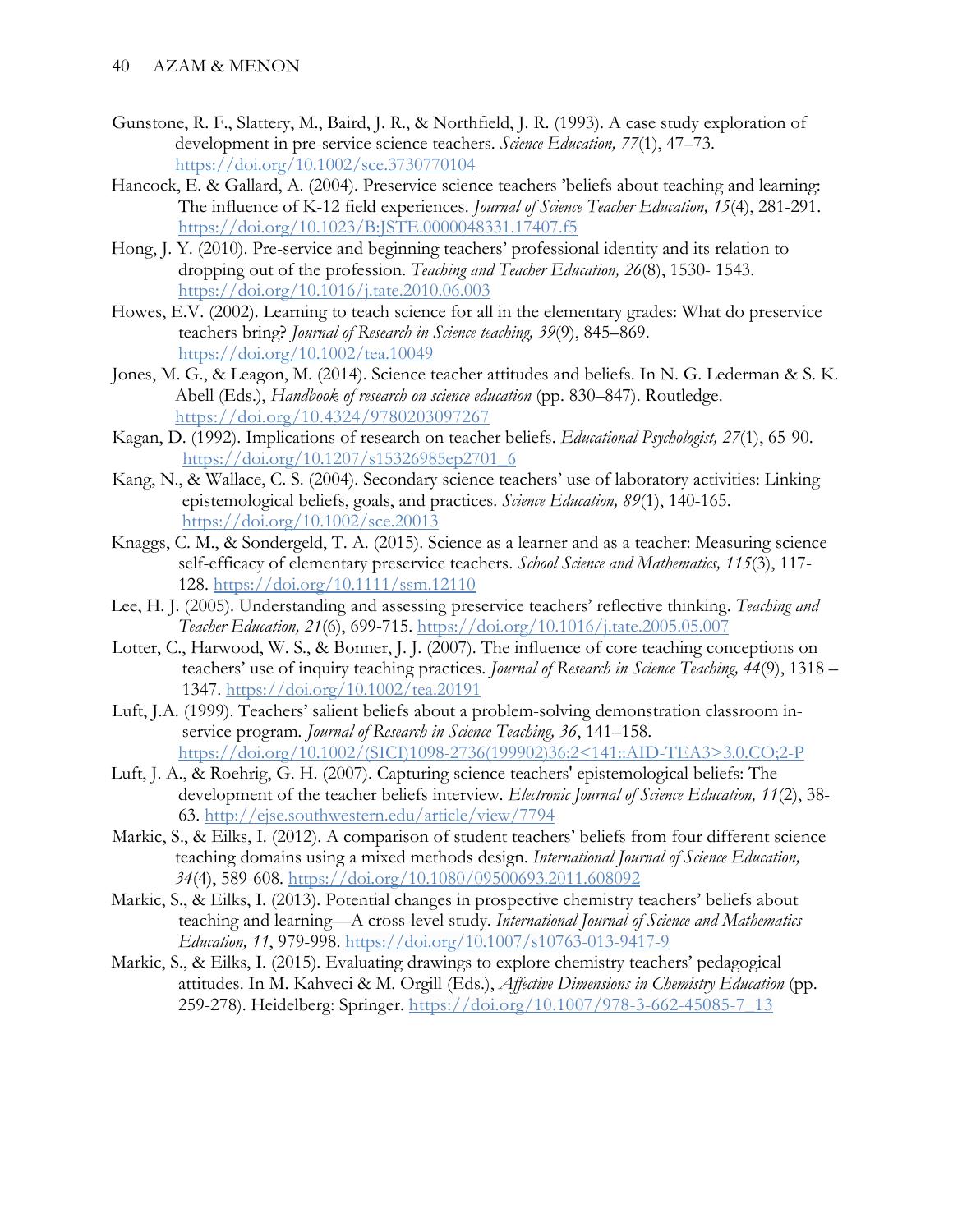- Markic, S., Eilks, I., & Valanides, N. (2008). Developing a tool to evaluate differences in beliefs about science teaching and learning among freshman science student teachers from different science teaching domains: A case study. *Eurasia Journal of Mathematics, Science and Technology Education, 4*(2), 109-120.<https://doi.org/10.12973/ejmste/75311>
- Markic, S., Eilks, I., Mamlok-Naaman, R., Hugerat, M., Kortam, N., Dkeidek, I., & Hofstein, A. (2016). One country, two cultures – A multi-perspective view on Israeli chemistry teachers' beliefs about teaching and learning. *Teachers and Teaching, 22*(2), 131-147. <https://doi.org/10.1080/13540602.2015.1055423>
- McDiarmid, G., Ball, D. L., & Anderson, C. W. (1989). Why staying one chapter ahead doesn't really work: Subject-specific pedagogy. In M. C. Reynolds, (Eds) *Knowledge base for the beginning teacher* (pp. 193-205). Pergamon.<https://files.eric.ed.gov/fulltext/ED305330.pdf>
- Menon, D. (2020). Influence of the sources of science teaching self-efficacy in preservice elementary teachers' identity development. *Journal of Science Teacher Education, 31*(4). 460-481. DOI: [10.1080/1046560X.2020.1718863](https://doi.org/10.1080/1046560X.2020.1718863)
- Menon, D., & Sadler, T. D. (2016). Preservice elementary teachers' science self-efficacy beliefs and science content knowledge. *Journal of Science Teacher Education, 27*(6), 649-673*.*  <https://doi.org/10.1007/s10972-016-9479-y>
- Menon, D., & Sadler, T. D. (2018). Sources of science self-efficacy beliefs for preservice elementary teachers in science content courses. *International Journal of Science and Mathematics Education*, *16*(5), 835-855.<http://dx.doi.org/10.1007/s10763-017-9813-7>
- Minogue, J. (2010). What is the teacher doing? What are the students doing? An application of the draw-a-science-teacher-test. *Journal of Science Teacher Education, 21*, 767-781. <https://doi.org/10.1007/s10972-009-9170-7>
- Mulholland, J., & Wallace, J. (2001). Teacher induction and elementary science teaching: Enhancing self-efficacy. *Teaching and Teacher Education, 17*, 243–261. [https://doi.org/10.1016/S0742-](https://doi.org/10.1016/S0742-051X(00)00054-8) [051X\(00\)00054-8](https://doi.org/10.1016/S0742-051X(00)00054-8)
- Murphy, C., Neil, P. & Beggs, J. (2007). Primary science teacher confidence revisited: Ten years on. *Educational Researcher, 49*(4), 415-430.<https://doi.org/10.1080/00131880701717289>
- National Research Council. (2012). Education for life and work: Developing transferable knowledge and skills in the 21st century. National Academies Press. [https://www.sebrae.com.br/Sebrae/Portal%20Sebrae/Anexos/Education\\_for\\_Life\\_and\\_](https://www.sebrae.com.br/Sebrae/Portal%20Sebrae/Anexos/Education_for_Life_and_work.pdf) [work.pdf](https://www.sebrae.com.br/Sebrae/Portal%20Sebrae/Anexos/Education_for_Life_and_work.pdf)
- Nespor, J. (1987). The role of beliefs in the practice of teaching. *Journal of Curriculum Studie*s, *19*(4), 371-328.<https://doi.org/10.1080/0022027870190403>
- Newfoundland and Labrador. Department of Education and Early Childhood Development. (2015). Science curriculum guides.

<https://www.ed.gov.nl.ca/edu/k12/curriculum/guides/science/index.html>

- Next Generation Science Standards Lead States. (2013). Next Generation Science Standards: For states, by states.<https://www.nextgenscience.org/states>
- Olson, J. K., & Appleton, K. (2006). Considering curriculum for elementary science methods courses. In K. Appleton (Ed.), *Elementary science teacher education: International perspectives on contemporary issue and practice* (pp. 127–152). Erlbaum. <https://doi.org/10.4324/9781315045443>
- Pajares, M. F. (1992). Teachers' beliefs and educational research: cleaning up a messy construct. *Review of Educational Research, 62*(3), 307-333.<https://www.jstor.org/stable/1170741>
- Palmer, D. (2006). Sources of self-efficacy in a science methods course for primary teacher education students. *Research in Science Education, 36*(4), 337-353. <https://doi.org/10.1007/s11165-005-9007-0>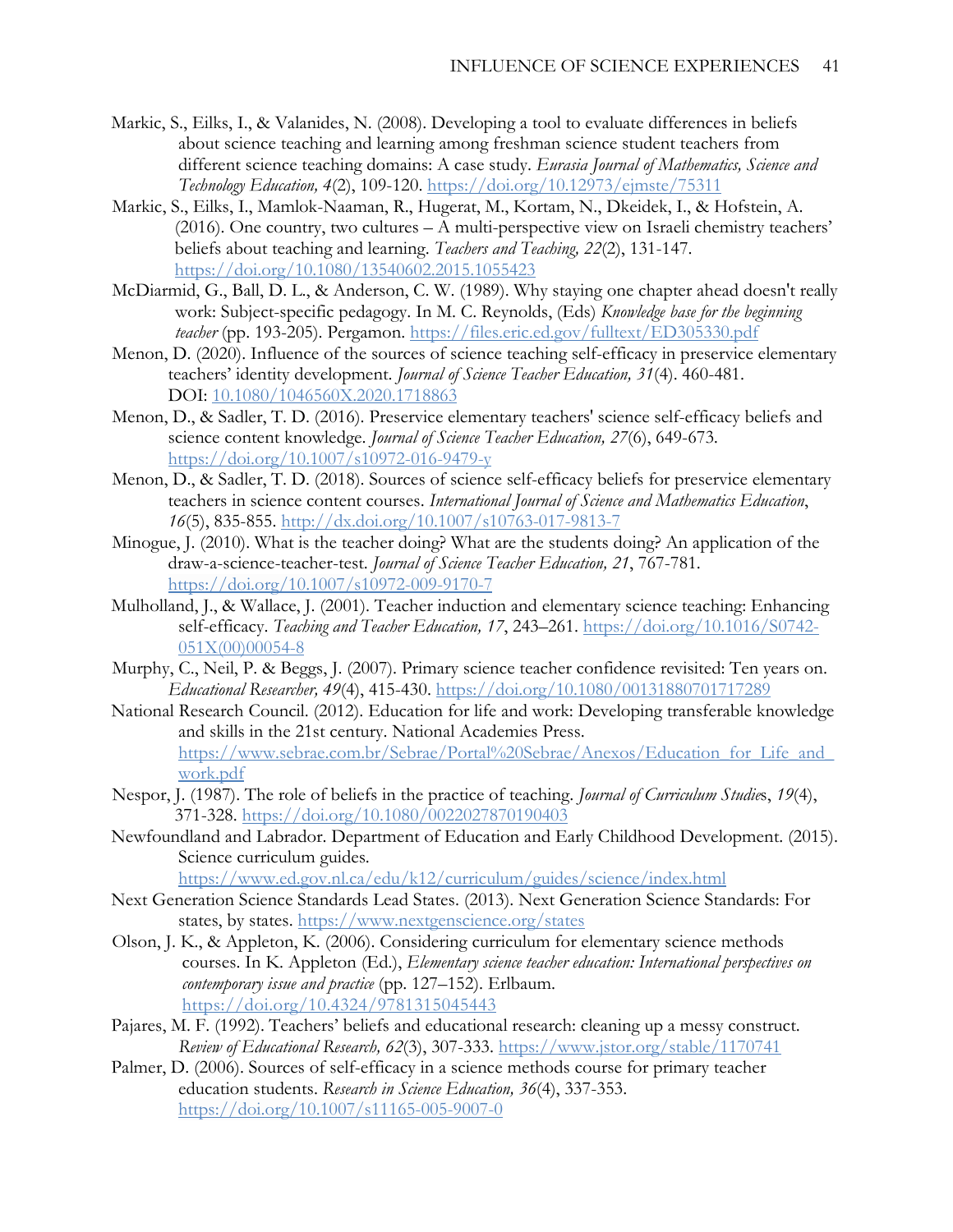- Pilitsis, V., & Duncan, R. (2012). Changes in belief orientations of preservice teachers and their relation to inquiry activities. *Journal of Science Teacher Education, 23*, 909-936. <https://doi.org/10.1007/s10972-012-9303-2>
- Putnam, R.T., & Borko, H. (1997). Teacher Learning: Implications of new views of cognition. In B. J. Biddle, T. L. Good, & I. F. Goodson (Eds.), *International Handbook of Teachers and Teaching* (pp.1223–1296). Kluwer Academic Publishers. [https://doi.org/10.1007/978-94-011-](https://doi.org/10.1007/978-94-011-4942-6_30) [4942-6\\_30](https://doi.org/10.1007/978-94-011-4942-6_30)
- Rice, D. C. (2005). I didn't know oxygen could boil! What preservice and inservice elementary teachers' answers to "simple" science questions reveals about their subject matter knowledge. *International Journal of Science Education, 27*(9), 1059–1082. <https://doi.org/10.1080/09500690500069426>
- Richardson, V. (1996). The role of attitudes and beliefs in learning to teach. In J. Sikula (Ed.), *Handbook of research on teacher education* (2nd ed., pp. 102-119). New York: Macmillan.
- Richardson, V. (2003). Preservice teachers' beliefs. In J. Raths & A. R. McAninch (Eds.), *Teacher beliefs and classroom performance: The impact of teacher education* (pp. 1-22). Greenwich, Connecticut: Information Age Publishing.
- Roehrig, G. H., Kruse, R. S., & Kern, A. (2007). Teacher and school characteristics and their influence on curriculum implementation. 44(7), 883-907.<https://doi.org/10.1002/tea.20180>
- Rowell, P. M. & Ebbers, M. (2004). School science constrained: print experiences in two elementary classrooms. *Teaching and Teacher Education, 20*(3), 217-230. <https://doi.org/10.1016/j.tate.2004.02.006>
- Rubie-Davies, C. M., Flint, A., & McDonald, L. G. (2012). Teacher beliefs, teacher characteristics, and school contextual factors: What are the relationships? *British Journal of Educational Psychology, 82*(2), 270-288.<https://doi.org/10.1111/j.2044-8279.2011.02025.x>
- Savasci, F. & Berlin, D. F. (2012). Science teacher beliefs and classroom practice related to constructivism in different school settings. *Journal of Science Teacher Education,* 23(1), 65-86. <https://doi.org/10.1007/s10972-011-9262-z>
- Taylor, N. & Corrigan, G. (2005). Empowerment and confidence: pre-service teachers learning to teach science through a program of self-regulated learning. *Canadian Journal of Science, Mathematics, and Technology Education, 5*(1), 43-60. <https://doi.org/10.1080/14926150509556643>
- Thomas, J. A., & Pedersen, J. E. (2003). Reforming elementary science teacher preparation: What about extant teaching beliefs? *School Science and Mathematics, 103*(7), 319-330. <https://doi.org/10.1111/j.1949-8594.2003.tb18209.x>
- Thomas, J. A., Pedersen, J. E., & Finson, K. D. (2001). Validating the draw-a-science-teacher-test checklist (DASTT-C): Exploring mental models and teacher beliefs. *Journal of Science Teacher Education, 12*(3), 295-310.<https://doi.org/10.1023/A:1014216328867>
- Trygstad, P., Smith, P., Banilower, E., & Nelson, M. (2013). The status of elementary science education: Are we Ready for the next generation national study on NGSS readiness. [http://www.horizon-research.com/2012nssme/wp-content/uploads/2013/06/The-](http://www.horizon-research.com/2012nssme/wp-content/uploads/2013/06/The-Status-of-Elementary-Science-Education_paper.pdf)[Status-of-Elementary-Science-Education\\_paper.pdf](http://www.horizon-research.com/2012nssme/wp-content/uploads/2013/06/The-Status-of-Elementary-Science-Education_paper.pdf)
- U. K. Department of Education. (2015). National curriculum in England: science programs. [https://www.gov.uk/government/publications/national-curriculum-in-england-science](https://www.gov.uk/government/publications/national-curriculum-in-england-science-programmes-of-study/national-curriculum-in-england-science-programmes-of-study)[programmes-of-study/national-curriculum-in-england-science-programmes-of-study](https://www.gov.uk/government/publications/national-curriculum-in-england-science-programmes-of-study/national-curriculum-in-england-science-programmes-of-study)
- U.S. Department of Education. (2000). No child left behind: A parent's guide. <https://www2.ed.gov/parents/academic/involve/nclbguide/parentsguide.pdf>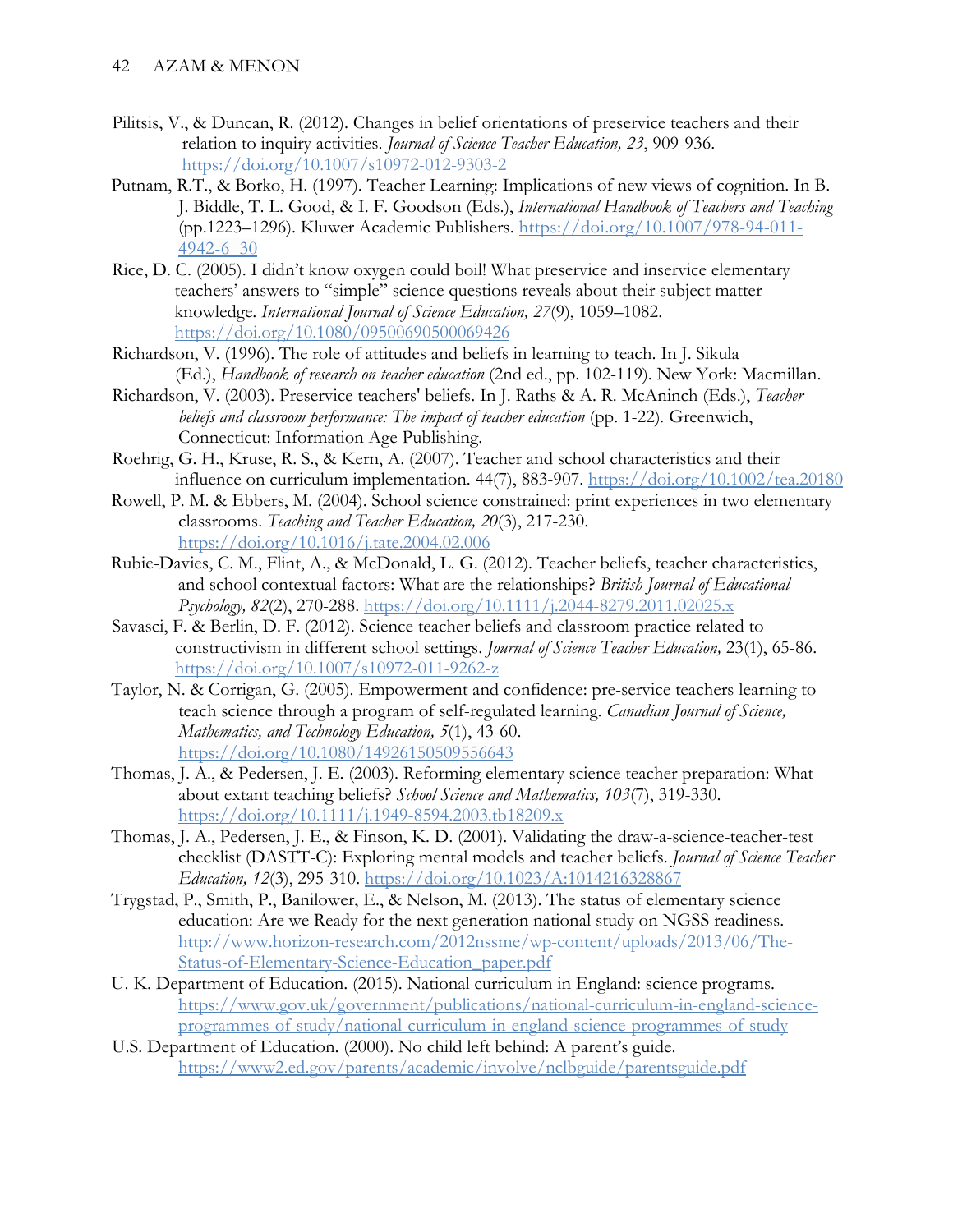- van Driel, J. H., Beijaard, D., & Verloop, N. (2001). Professional development and reform in science education The role of teachers' practical knowledge. *Journal of Research in Science Teaching, 38*, 137-158. [https://doi.org/10.1002/1098-2736\(200102\)38:2<137::AID-](https://doi.org/10.1002/1098-2736(200102)38:2%3C137::AID-TEA1001%3E3.0.CO;2-U)[TEA1001>3.0.CO;2-U](https://doi.org/10.1002/1098-2736(200102)38:2%3C137::AID-TEA1001%3E3.0.CO;2-U)
- van Driel, J. H., Bulte, A. M. W., & Verloop, N. (2007). The relationships between teachers' general beliefs about teaching and learning and their domain specific curricular beliefs. *Learning and Instruction, 17*(2), 156-171.<https://doi.org/10.1016/j.learninstruc.2007.01.010>
- Yilmaz-Tuzun, O. (2008). Preservice elementary teachers' beliefs about science teaching. *Journal of Science Teacher Education, 19*(2), 183-204.<https://doi.org/10.1007/s10972-007-9084-1>
- Yilmaz, H, Turkmen, H., Pedersen, J. E., & Cavas, H. P. (2007). Evaluation of pre-service teachers' images of science teaching in Turkey. *Asia-Pacific Forum on Science Learning and Teaching, 8*(1), 1-14. [https://www.eduhk.hk/apfslt/v8\\_issue1/turkmen/turkmen2.htm](https://www.eduhk.hk/apfslt/v8_issue1/turkmen/turkmen2.htm)
- Yoon, S., Pedretti, E., Pedretti, L., Hewitt, J., Perris, K., & Van Oostveen, R. (2006). Exploring the use of cases and case methods in influencing elementary preservice science teachers' selfefficacy beliefs. *Journal of Science Teacher Education, 17*(1), 15-35. <https://doi.org/10.1007/s10972-005-9005-0>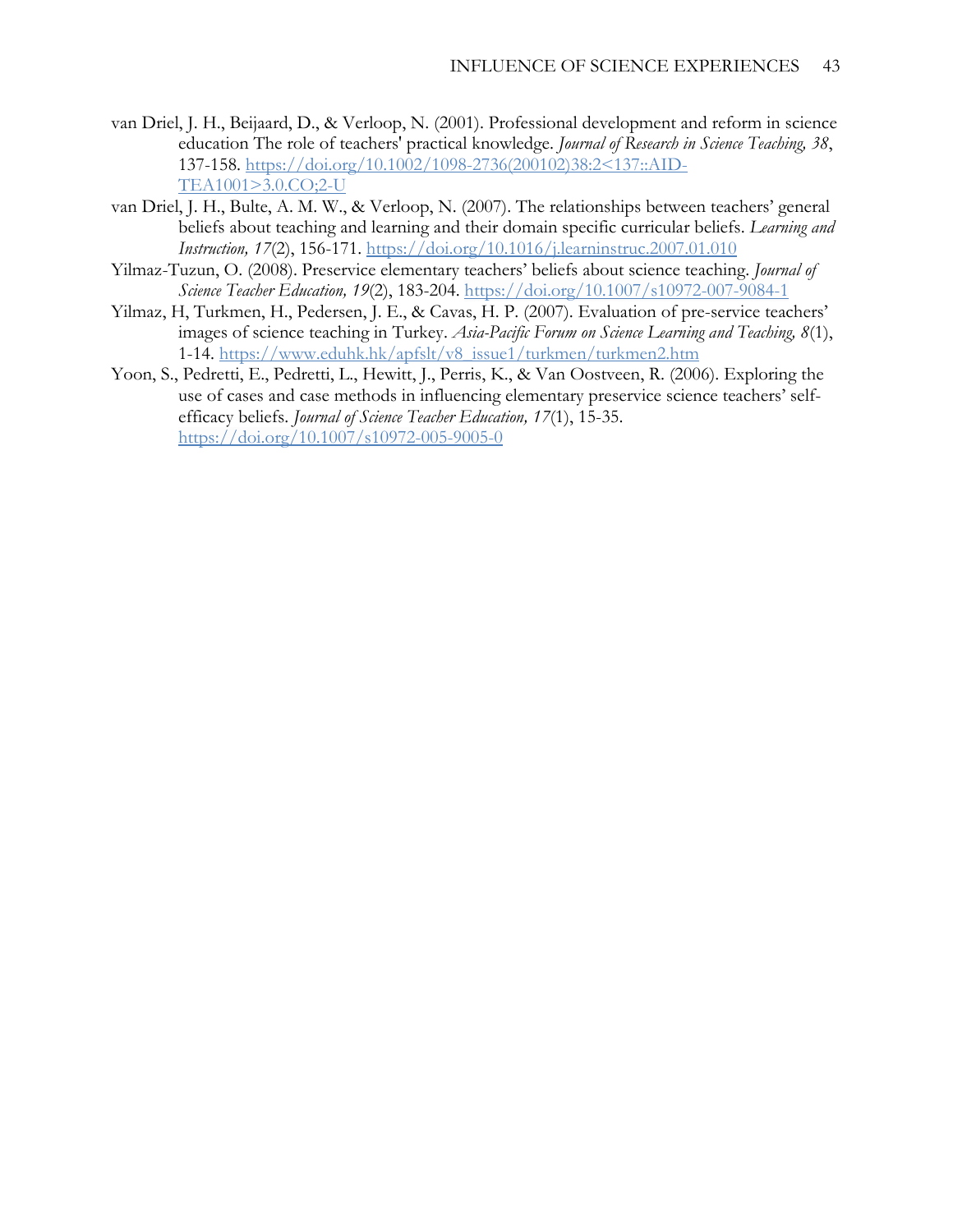# Appendix A

# Draw & Explain Yourself as a Science Teacher

<u> 1990 - Johann John Stoff, deutscher Stoffen und der Stoffen und der Stoffen und der Stoffen und der Stoffen</u>

1. What is the teacher doing? What are the students doing? \_\_\_\_\_\_\_\_\_\_\_\_\_\_\_\_\_\_\_\_\_